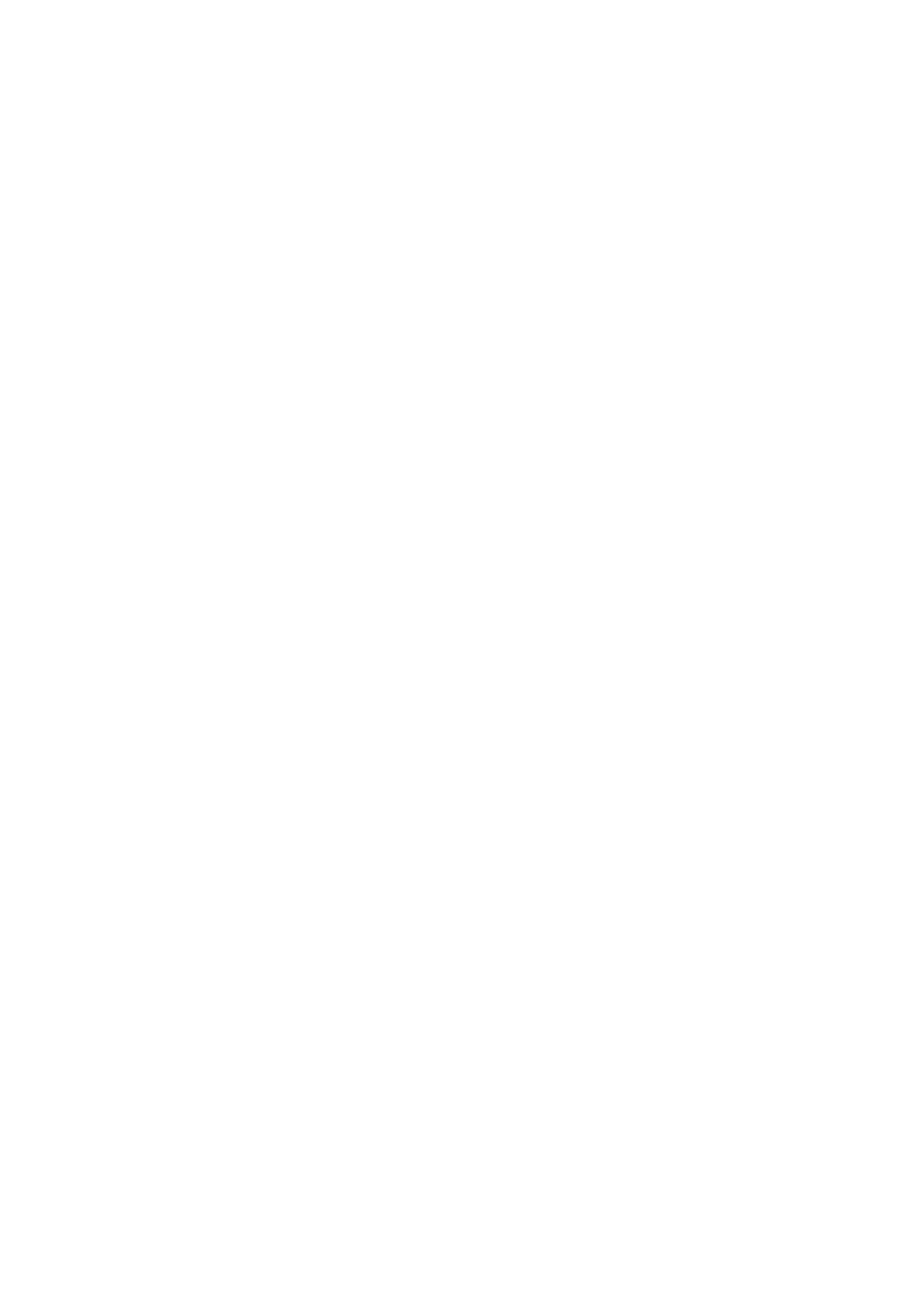| <b>SECTIONS</b> | Page |
|-----------------|------|
|                 |      |
| English         | 3    |
| Nederlands      | 32   |
| Deutsch         | 58   |

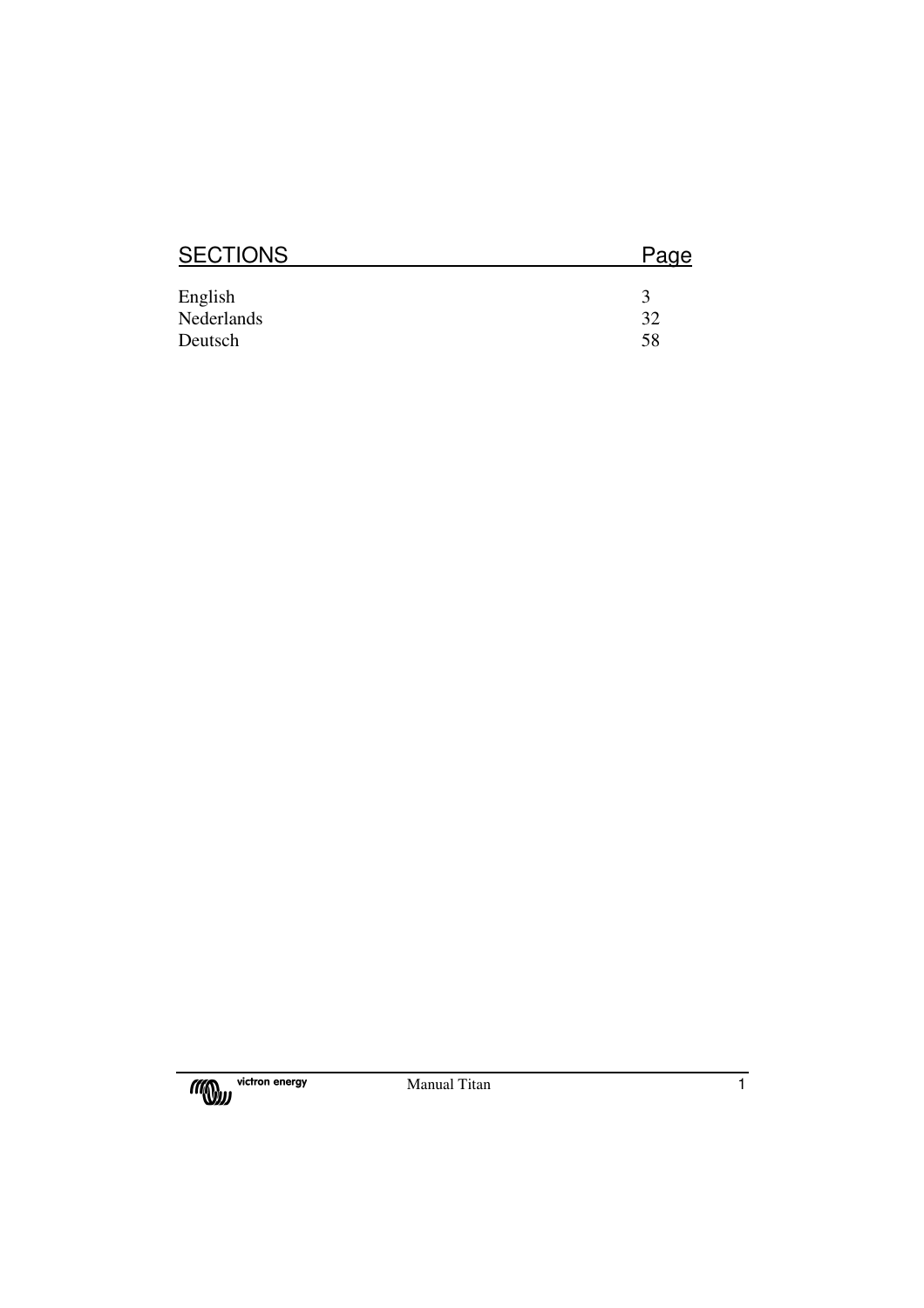## Copyrights  $\circledcirc$  2003 Victron Energy B.V. All Rights Reserved

This publication or parts thereof, may not be reproduced in any form, by any method, for any purpose.

**VICTRON ENERGY B.V. MAKES NO WARRANTY, EITHER EXPESSED OR IMPLIED, INCLUDING BUT NOT LIMITED TO ANY IMPLIED WARRANTIES OF MERCHANTABILITY OR FITNESS FOR A PARTICULAR PURPOSE, REGARDING THESE VICTRON ENERGY PRODUCTS AND MAKES SUCH VICTRON ENERGY PRODUCTS AVAILABLE SOLELY ON AN "AS – IS" BASIS.** 

**IN NO EVENT SHALL VICTRON ENERGY B.V. BE LIABLE TO ANYONE FOR SPECIAL, COLLATERAL, INCIDENTAL, OR CONSEQUENTIAL DAMAGES IN CONNECTION WITH OR ARISING OUT OF PURCHASE OR USE OF THESE VICTRON ENERGY PRODUCTS. THE SOLE AND EXCLUSIVE LIABILITY TO VICTRON ENERGY B.V., REGARDLESS OF THE FORM OF ACTION, SHALL NOT EXCEED THE PURCHASE PRICE OF THE VICTRON ENERGY PRODUCTS DESCRIBED HEREIN.** 

For conditions of use and permission to use this manual for publication in other than the English language, contact Victron Energy B.V.

Victron Energy B.V. reserves the right to revise and improve its products as it sees fit. This publication describes the state of this product at the time of its publication and may not reflect the product at all times in the future.

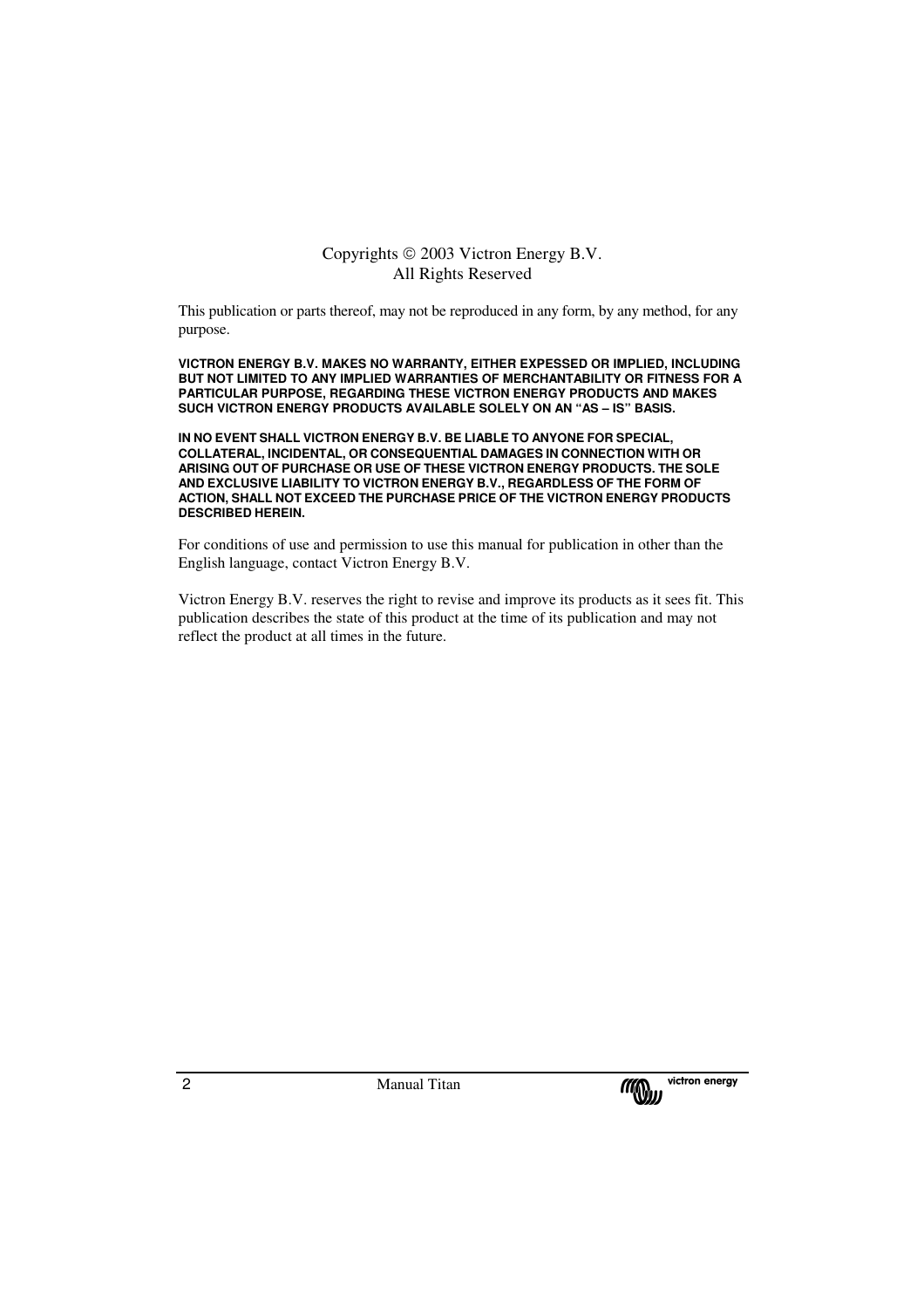

## **USER MANUAL**

PALLAS-TG 12/50 SKYLLA-TG 24/30 SKYLLA-TG 24/50 SKYLLA- TG 24/50 3- Phase SKYLLA-TG 24/30 110V TITAN 48/25



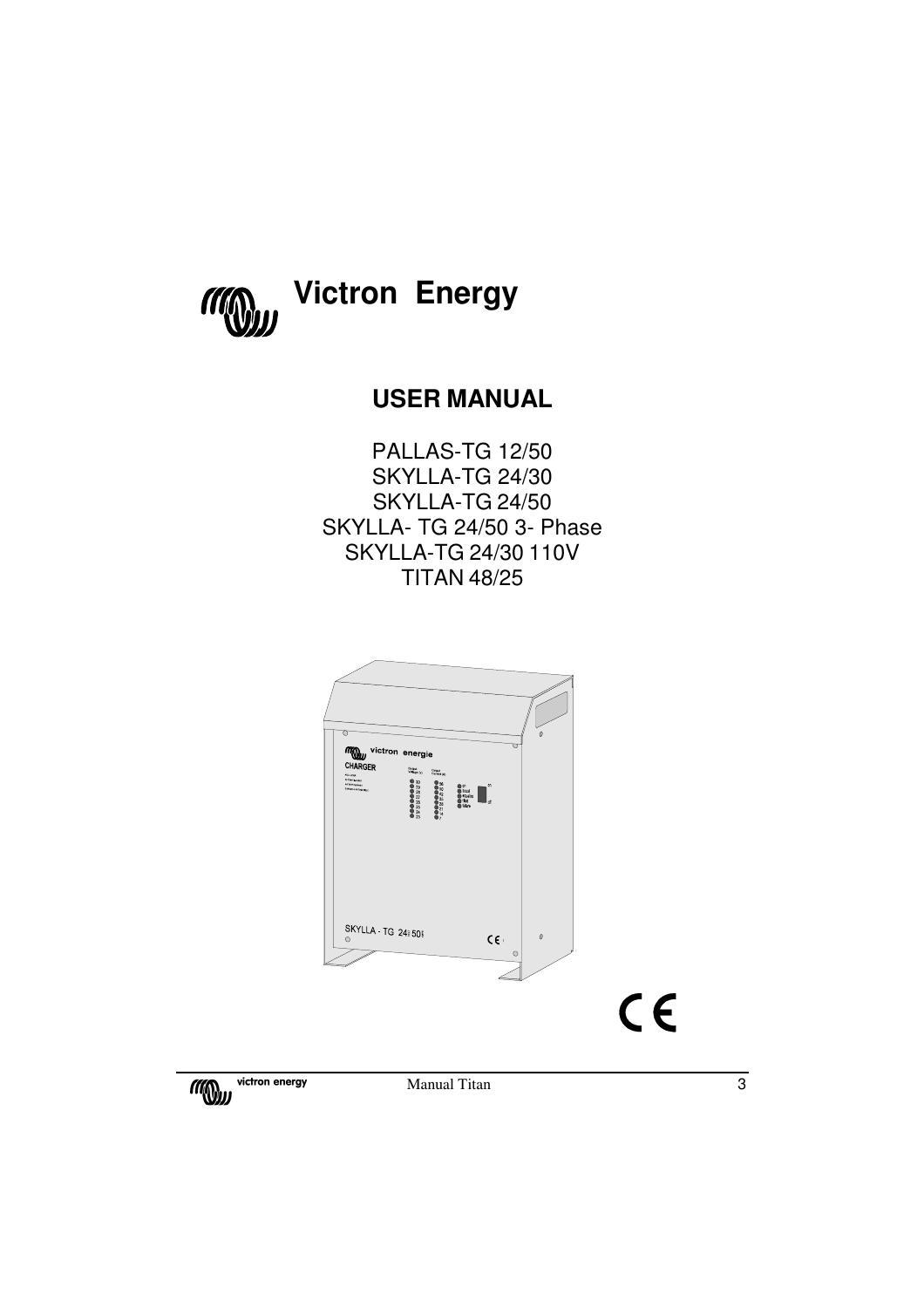## **USER MANUAL TITAN GENERATION CHARGERS**

|      | 1. INTRODUCTION                             | 5  |
|------|---------------------------------------------|----|
|      | 1.1 Victron energy                          | 5  |
| 1.2  | The Titan Generation charger                | 5  |
| 1.3  | <b>Warnings</b>                             | 5  |
| 2.   | <b>DESCRIPTION</b>                          | 7  |
| 2.1  | The Titan battery charger                   | 7  |
| 2.2  | The battery                                 | 8  |
| 2.3  | <b>Protection</b>                           | 9  |
| 3.   | <b>DIRECTIONS FOR USE</b>                   | 11 |
| 3.1  | <b>Installation</b>                         | 11 |
| 3.2  | Operation                                   | 14 |
| 3.3  | <b>Maintenance</b>                          | 16 |
| 4.   | <b>OPTIONS</b>                              | 17 |
| 4.1  | <b>Permanent boost-charge</b>               | 18 |
| 4.2  | Adjusting the charge voltage                | 18 |
| 4.3  | Adjusting the equalize-charging mode time   | 19 |
| 4.4  | Diode-splitter charge voltage compensation. | 19 |
| 4.5  | <b>Traction battery compensation</b>        | 20 |
| 4.6  | Use as a power-supply                       | 20 |
| 4.7  | Use of a temperature sensor.                | 20 |
| 4.8  | Charging batteries with voltage sensing     | 21 |
| 4.9  | <b>Intelligent startup</b>                  | 21 |
| 4.10 | Connecting the output voltage alarm         | 22 |
| 4.11 | <b>Connecting remote panels</b>             | 22 |
| 4.12 | Connecting a remote on/off switch           | 23 |
| 4.13 | Connecting a remote boost switch            | 23 |
| 4.14 | <b>Connecting a voltmeter</b>               | 24 |
| 4.15 | Connecting a ampèremeter                    | 24 |
| 5.   | <b>FAULT TRACING</b>                        | 25 |
| 6.   | <b>TECHNICAL SPECIFICATIONS</b>             | 26 |
| 6.1  | <b>General</b>                              | 26 |
| 6.2  | Input                                       | 26 |
| 6.3  | Output                                      | 27 |
| 6.4  | Mechanical                                  | 28 |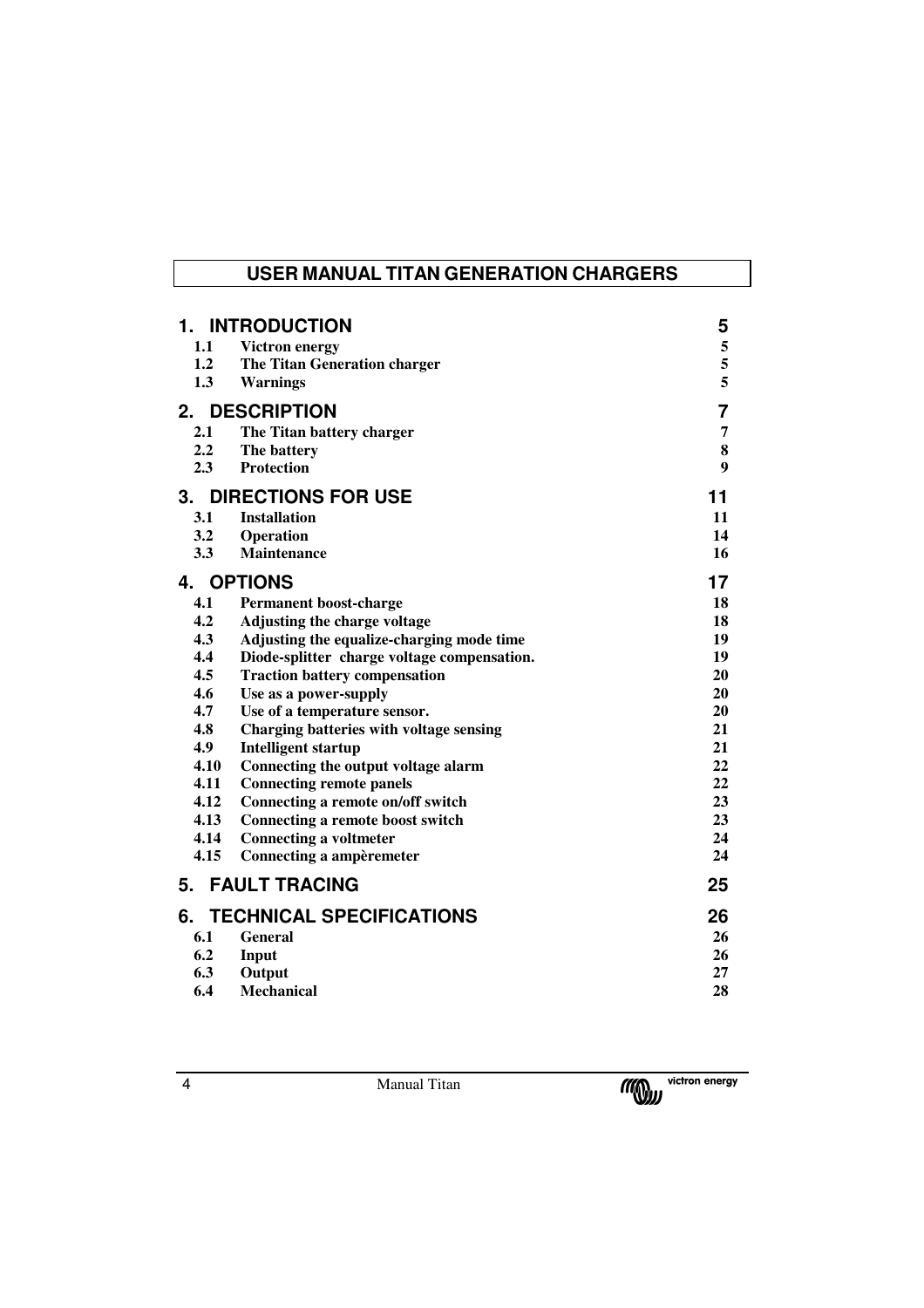## **1. INTRODUCTION**

## **1.1 Victron energy**

Victron Energy has established an international reputation as a leading designer and manufacturer of power systems. Our R&D department is the driving force behind this reputation. This department is continually seeking new ways of incorporating the latest technology in our products.

A Victron Energy power system can supply high-quality energy at places where there is no permanent mains power source available.

An automatic stand alone operating energy supply system can consist of: a Victron Energy inverter, a Victron Energy battery charger, if required a Victron Energy Mains Manager and batteries with sufficient capacity.

Our equipment can be used in numerous situations, in the field, on ships and in other places where mobile power is indispensable.

Victron Energy equipment can be used for all kinds of electrical appliances for household, technical and administrative purposes and instruments susceptible to interference.

## **1.2 The Titan Generation charger**

This manual contains directions for installing the following types of battery chargers: the Pallas-TG 12/50, the Skylla-TG 24/30 including the 24/30 110V, the Skylla-TG 24/50, the Skylla-TG 24/50 3-Phase and the Titan 48/25. It describes the functionality and operation including their protective devices and other technical features.

## **1.3 Warnings**

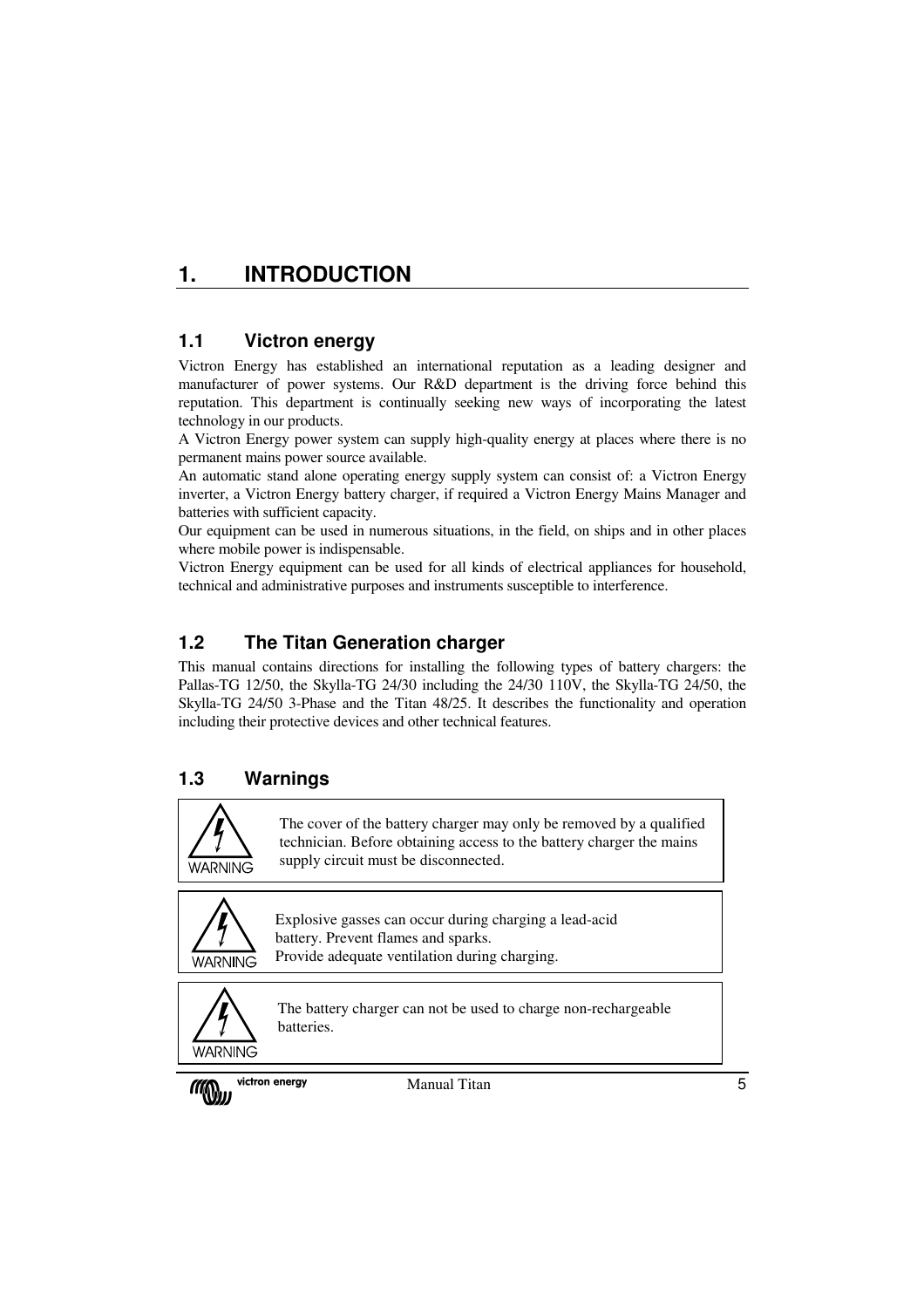

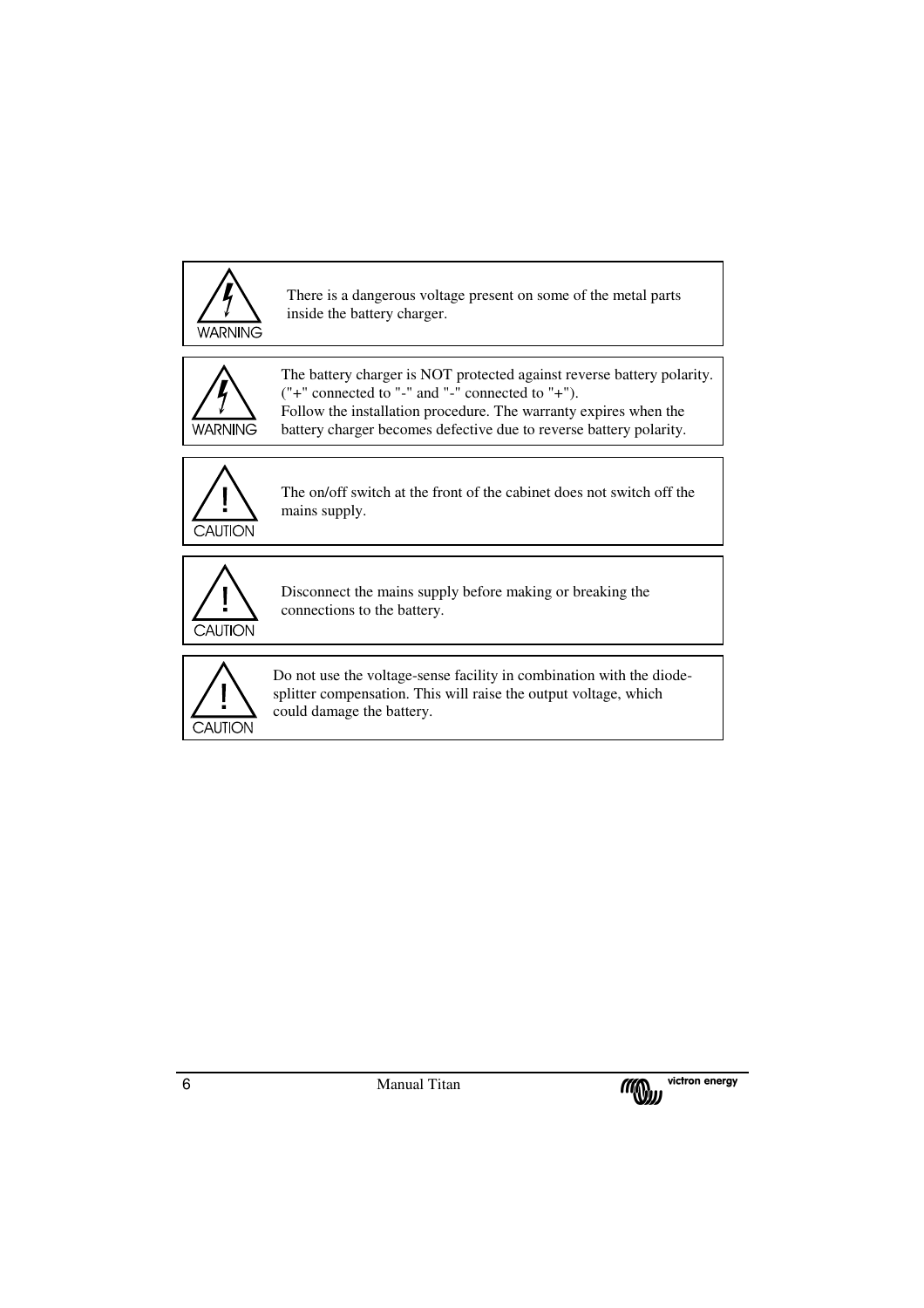## **2. DESCRIPTION**

## **2.1 The Titan battery charger**

The Titan battery charger is a fully automatic charger for 12V, 24V or 48V batteries and is powered by a mains voltage of 230Vac, 50Hz or 110Vac, 50 Hz for the Skylla-Tg 24/30 110V. It charges the battery according to the IUoUo characteristic, which is a 3-stage charging characteristic. This characteristic is shown in illustration 1. While charging, the Titan continuously measures the battery voltage and current and bases the charging voltage and current on the measured values.



Assuming that the battery is discharged, the Titan charger starts charging in the boost-charge mode. In this mode the battery is charged until the battery voltage reaches the boost voltage. At this point the battery is charged to approximately 80% of its maximum capacity. This is the end of the boost-charge mode and the Titan charger automatically switches to the equalizecharge mode.

48V / 25A | 57 Vdc | 53 Vdc | 50 Vdc

During the equalize-charge mode the charging voltage stays the same as the boost voltage but the charge current slowly decreases. The duration of this mode is pre-selectable to 4, 8 or 12 hours. The standard time of the equalize-mode is 4 hours. After this time the Titan charger automatically switches into the float-charge mode.

In the float-charge mode the charge voltage changes into the float voltage and the charge current continues to decrease. This mode lasts for 20 hours.

After the float-charge mode the charger returns to the equalize-charge mode for 30 minutes, this is to compensate for the normal leakage or self discharge of the battery.

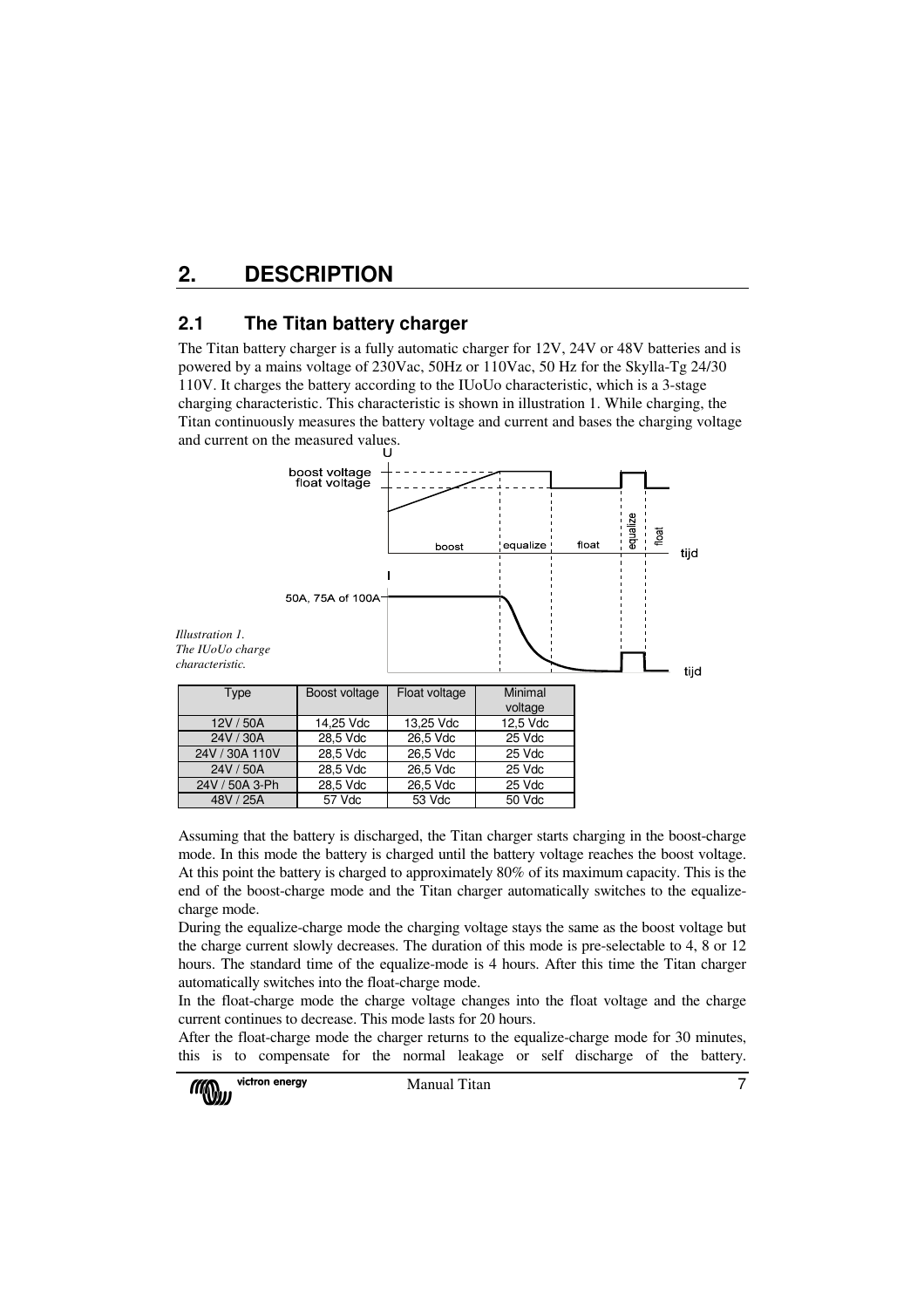The Titan charger can remain connected to the battery continuously, without gas formation taking place, caused by overcharging. It is not necessary to disconnect the battery from the charger during long time storage, for example during the winter storage of a ship. The Titan charger will keep your battery in optimum condition under all circumstances and will prolong the lifetime of your battery.

A parallel load connected to the battery can cause a voltage drop. The Titan charger automatically switches into the boost-charge mode when the battery voltage drops below the minimal voltage.

The Titan charger is equipped with a separate starter-battery connection to charge an extra battery, like a starter-battery. You can use this battery for starting machines, like a boat engine for this application.

The Titan charger has a stabilised output voltage. Therefore the Titan charger can also be used as a DC power supply in applications where no battery is present.

## **2.2 The battery**

The Titan charger can charge various batteries. The recommended battery capacity is indicated in the table below:

| Type       | Recommended capacity |
|------------|----------------------|
| 12/50      | 200 - 400 Ah         |
| 24/30      | 100 - 200 Ah         |
| 24/30 110V | 100 - 200 Ah         |
| 24/50      | 200 - 400 Ah         |
| 24/50 3-Ph | 200 - 400 Ah         |
| 48/25      | 100 - 200 Ah         |

The charge voltages of the Titan charger are factory set. Most battery manufactures recommend these charging voltages for optimal charging of 12V, 24V or 48V lead-acid batteries.

It is possible to charge different types of batteries, like traction batteries. To charge these batteries the charging voltages of the charger have to be changed. Contact your Victron Energy dealer or battery dealer for more details about the recommended charging voltages.

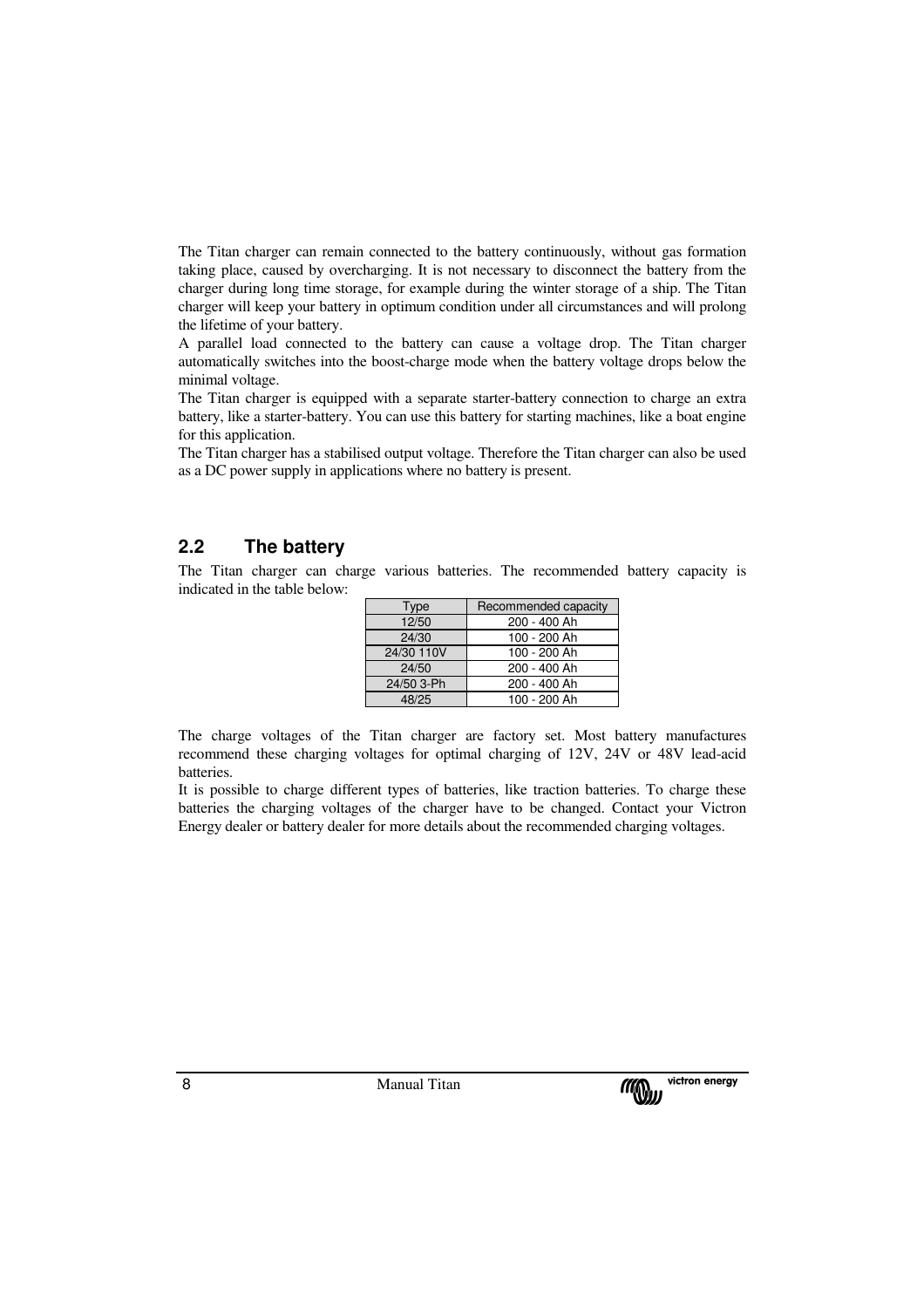## **2.3 Protection**

The battery charger is safe to use due to its robust design and its internal electronic protection. This chapter describes the various internal electronic protective devices.

## **Maximum charge current protection**

- The battery charger provides a maximum charge current of 30A for the 30A models or 50A for the 50 A models. This level is electronically limited and is factory set.
- $\Box$  The maximum output current can also be limited by using an external potentiometerpanel, the Victron Energy COV panel.

#### **Short circuit protection**

- The charger output is protected against short-circuits. The short-circuit current is electronically limited at 30A or 50A, according to the model. In this condition the output voltage approaches 0 Volt. The battery charger resumes normal operation when the short circuit is removed.
- The short circuit current can also be reduced by the Victron Energy COV panel.

#### **Input protection**

- $\Box$  The charger mains-input is protected with a fuse.
- The charger will not be damaged by using input voltage between 0 and 300 Vac.
- $\Box$  The charger will not be damaged by using input voltage frequency between 0 and 65 Hz.

#### **Over voltage protection**

 $\Box$  The charger switches off automatically when the battery voltage becomes higher than the over voltage value. The charger switches back on when the battery voltage becomes less than the raise value. See the table below.

| Model | Over voltage value | Raise value |
|-------|--------------------|-------------|
| 12V   | 19.1 Vdc           | 18.1 Vdc    |
| 24V   | 35.5 Vdc           | 33.5 Vdc    |
| 48V   | 68.1 Vdc           | 64.1 Vdc    |

 $\Box$  The charger output is protected with a fuse.

## **Starter battery protection**

 The output current of the starter battery output is electronically limited at 4A. The starter battery output is also protected against wrong connections by means of a 10A fuse.

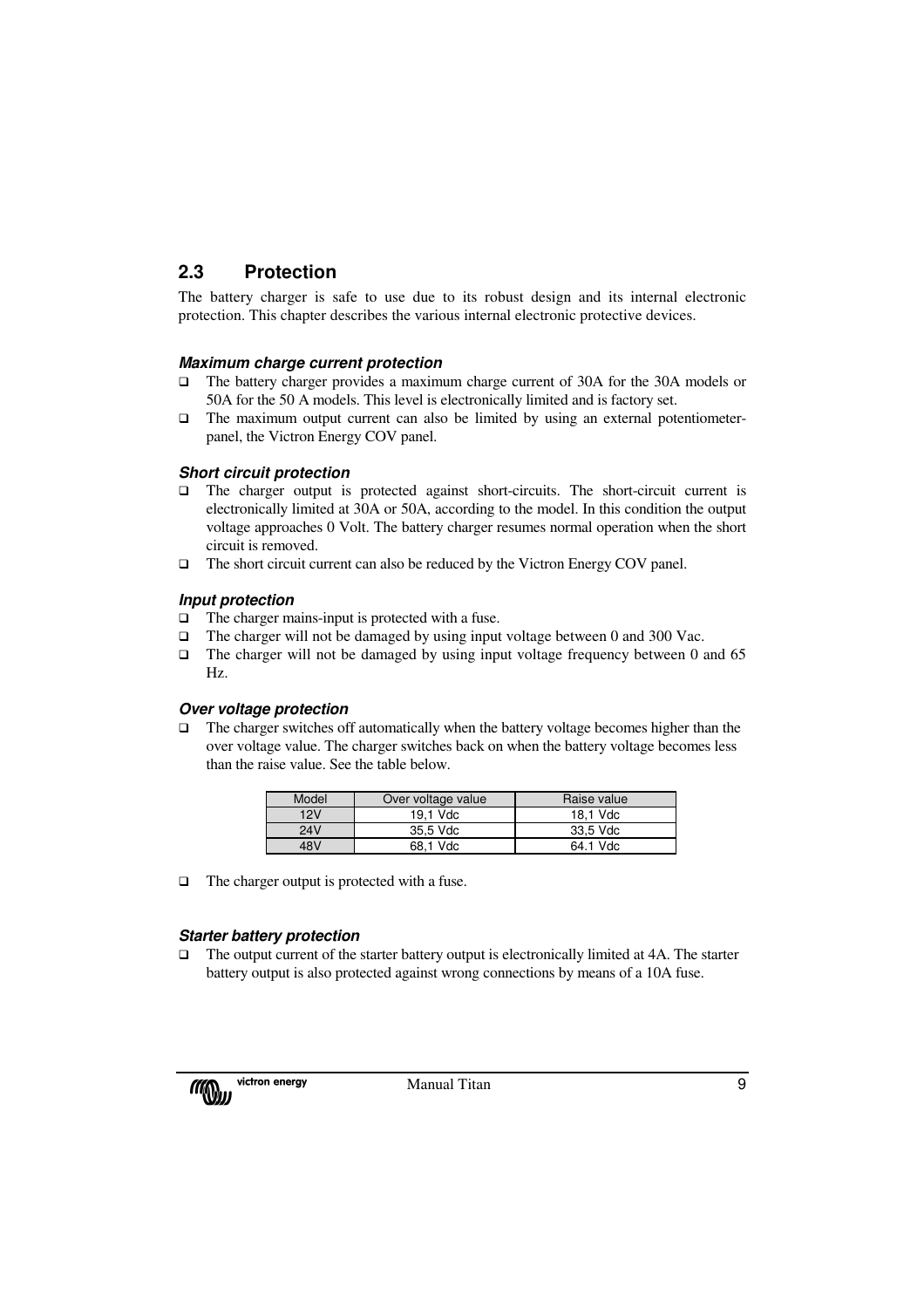#### **Temperature protection**

- $\Box$  The internal temperature of the charger is measured continuously. However, due to a high ambient temperature outside the cabinet the temperature within the battery charger can rise. When the external temperature of the battery charger becomes higher than 40°C, the output current decreases and the Failure led flashes.
- Before the internal temperature becomes too high due to extreme conditions the charger switches off and the Failure led illuminates continuously. The charger resumes operation when the internal temperature is restored within limits.

#### **Voltage-sense protection**

 $\Box$  When the voltage-sense facility is used the charger automatically decreases the output voltage when the voltage loss over the battery cables is more than 2 Volt in total.

#### **Battery watchdog timer**

 $\Box$  The charger is equipped with a battery watchdog timer. This timer measures the duration of the boost mode. The moment the boost mode lasts longer than 10 hours, the charger will switch to float mode. The charging voltage will then become the float voltage. In this way it is prevented that a defective battery is needlessly charged with a high charging voltage.

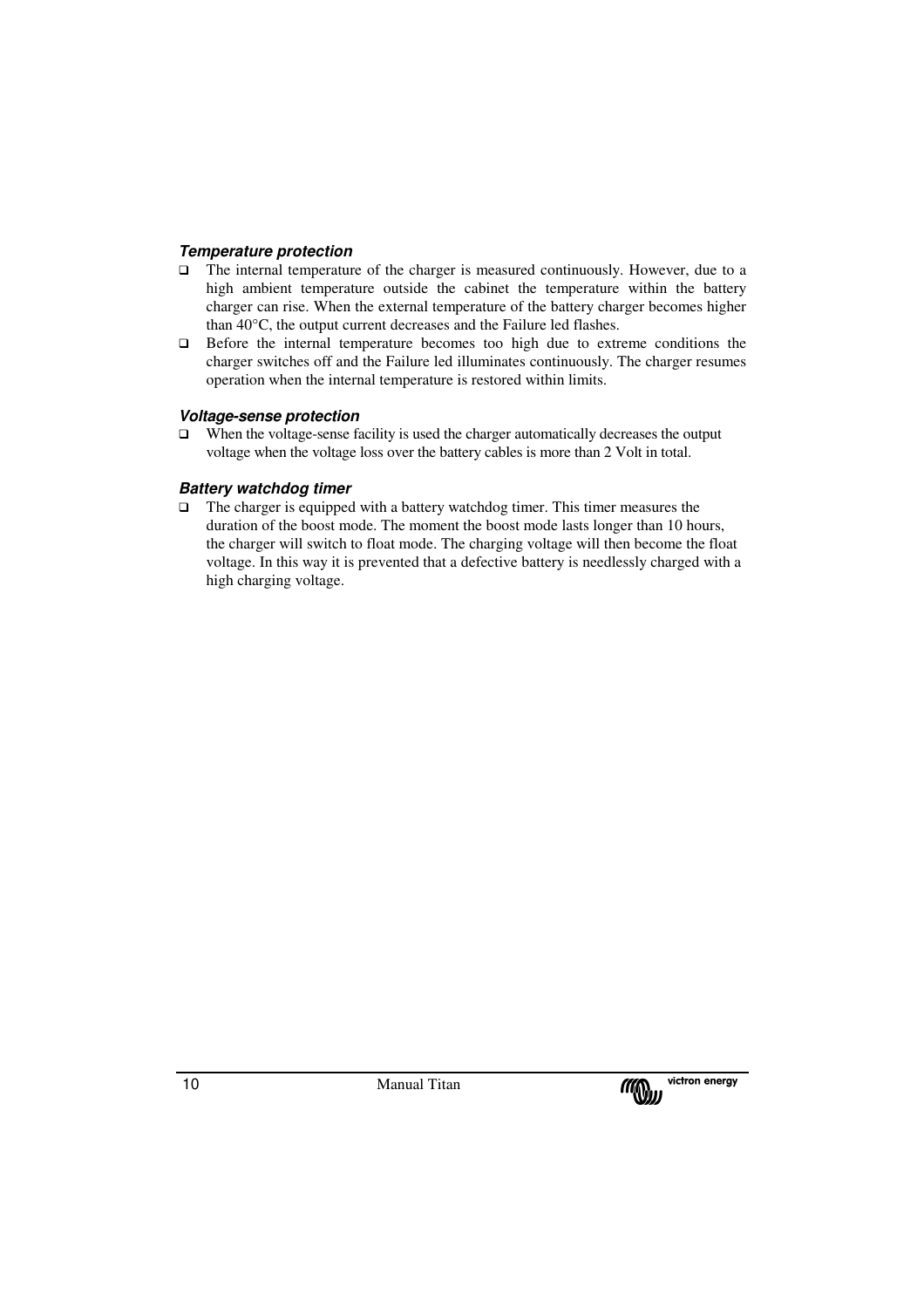## **3. DIRECTIONS FOR USE**

## **3.1 Installation**

Find a dry and well-ventilated area to mount the Titan charger and battery. Keep the distance between the charger and the battery less than 6 meters.

The charger may be wall or floor mounted. Mounting on a wall improves the air circulation within the charger cabinet and will prolong the lifetime of the battery charger.

The holes for the mains cable, the battery connections, the remote connections and the earth connection are located at the bottom of the battery charger housing, see illustration 2.



#### **Connecting earth**

Connect the earth screw to a real earth-point. Connections to earth have to be according to applicable safety standards.

- On a ship: Connect the earth screw to the earth plate or to the hull of the ship.
- On land: Connect the earth screw to the earth of the mains.
- Mobile applications (a vehicle, a car or a caravan): Connect the earth screw to the frame of the vehicle.

#### **Connecting the battery**

The connections between the Titan charger and the battery are essential for a good operation of the charger. Therefore the battery connections need tightening well. It is important to use short and thick battery cables to minimise the voltage losses in the cable. Cable resistance decreases accordingly as the cables become shorter and thicker. Therefore it is not recommended to use cables longer than 6 meters. The table below shows the recommended cable core thickness.

| Type       | core diameter of cables until 1,5m | core diameter of cables between 1,5m and<br>6 <sub>m</sub> |
|------------|------------------------------------|------------------------------------------------------------|
| 12/50      | 10 mm <sup>2</sup>                 | 16 mm <sup>2</sup>                                         |
| 24/30      | $6 \text{ mm}^2$                   | 10 mm <sup>2</sup>                                         |
| 24/30 110V | $6 \text{ mm}^2$                   | $10 \text{ mm}^2$                                          |
| 24/50      | 10 mm <sup>2</sup>                 | 16 mm <sup>2</sup>                                         |
| 24/50 3-Ph | 10 mm <sup>2</sup>                 | 16 mm <sup>2</sup>                                         |
| 48/25      | $6 \text{ mm}^2$                   | $10 \text{ mm}^2$                                          |

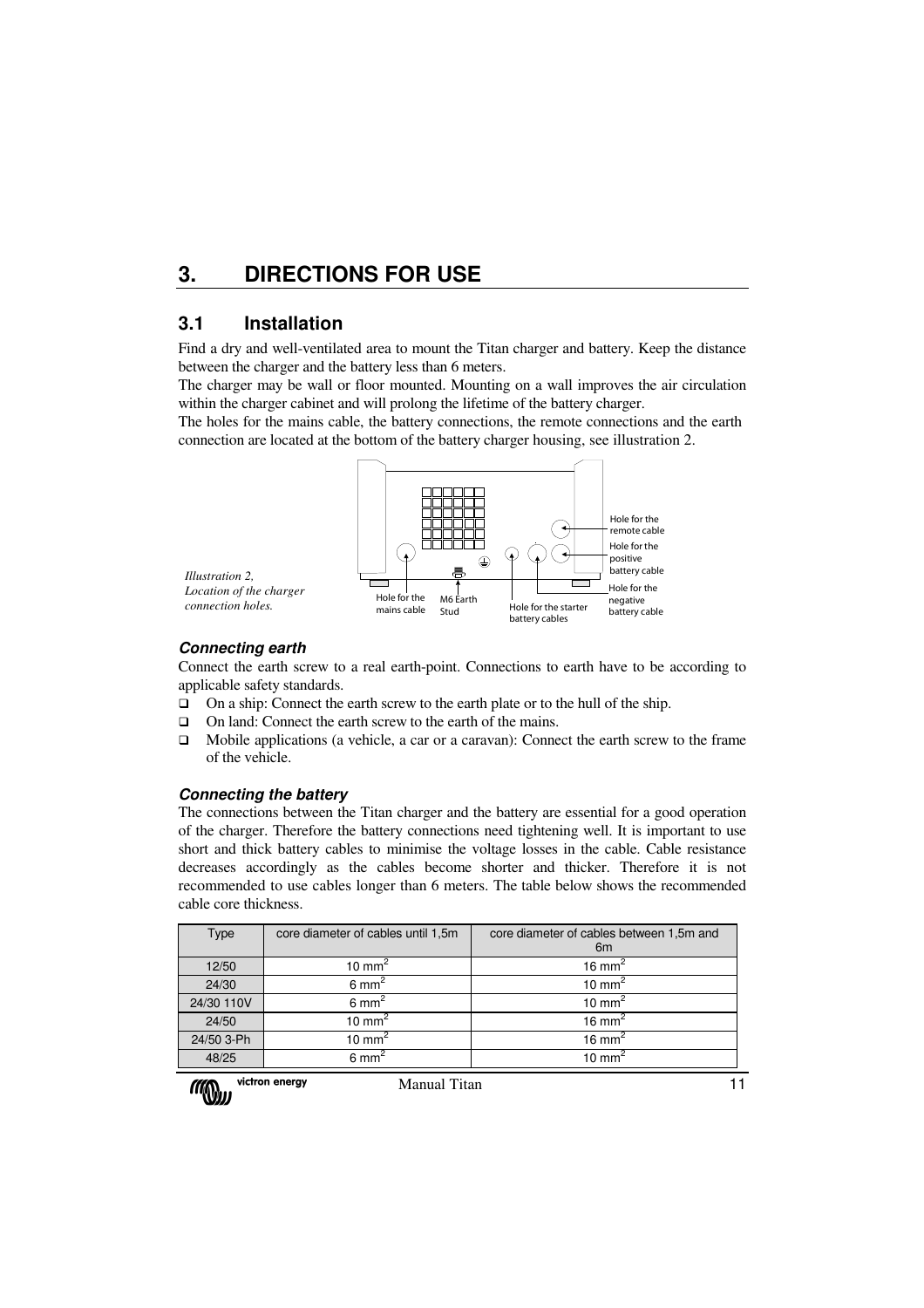

The Titan is NOT protected against reverse battery polarity. ("+" connected to "-" and "-" connected to "+"). Follow the installation procedure. The warranty expires when the Titan becomes defective due to reverse polarity.

.



Disconnect the mains supply before making or breaking the connections to the battery.



#### **The battery connection sequence**

- $\Box$  Check if the charger is switched off and if the mains supply is disconnected.
- $\Box$  Remove the front of the battery charger to access the battery connections.
- $\Box$  If placed, remove all output fuses, see illustration 3.
- $\Box$  Connect the positive battery-cable (+) to the positive battery connection terminal on the charger printed circuit board, see illustration 3.
- Connect the negative battery-cable (-) to the negative battery connection terminal on the charger printed circuit board, see illustration 3.
- $\Box$  Check if the green led illuminates, see illustration 3. If the red led illuminates the positive and negative battery cables have been reversed.
- □ Place all output fuses.

#### **The battery disconnection sequence**

- $\Box$  Switch off the charger.
- $\Box$  Disconnect the mains supply.
- Disconnect the negative battery-cable.
- Disconnect the positive battery-cable.



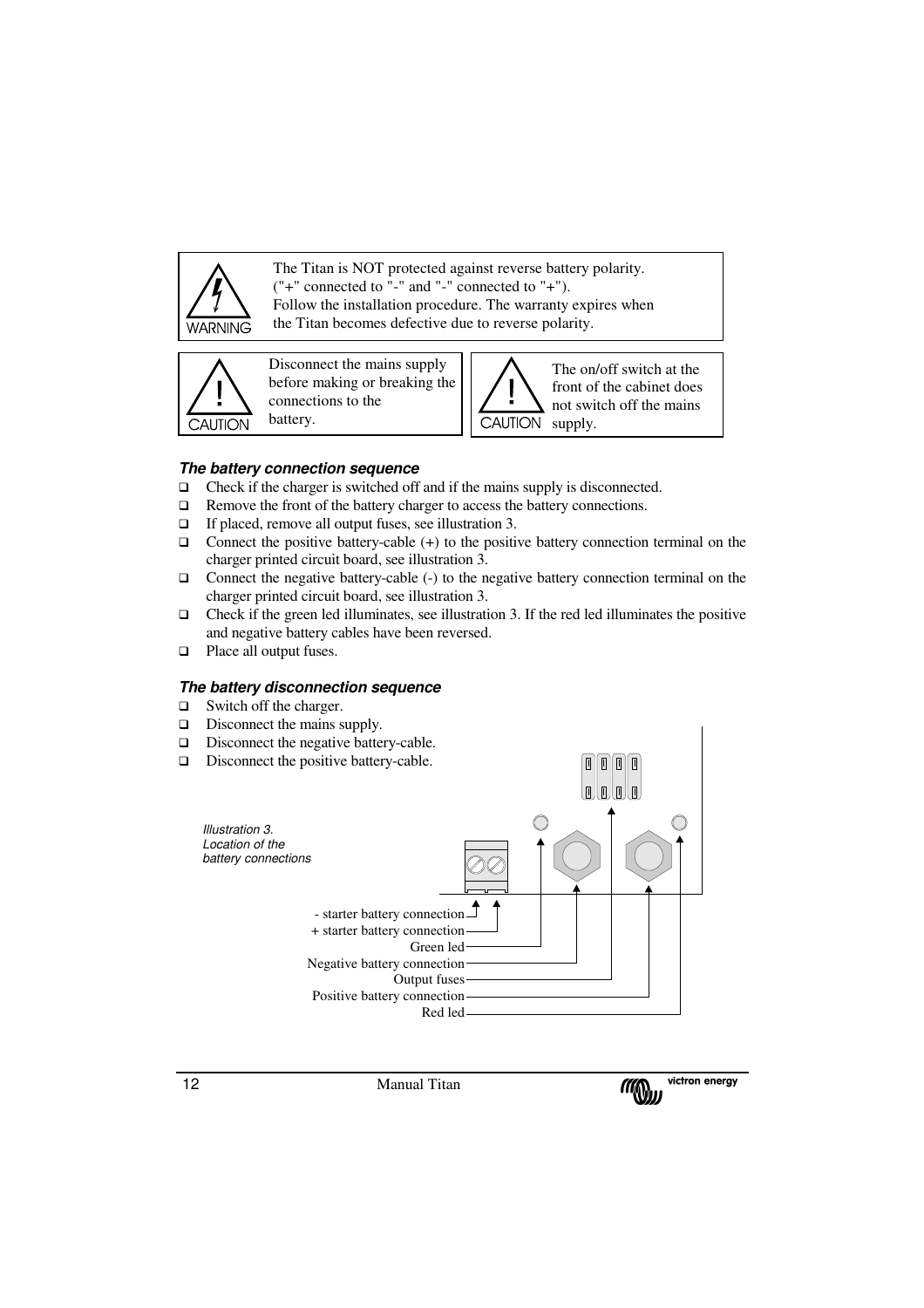#### **Connecting the starter battery**

The starter battery has to be connected using wire with a core of at least  $1.5 \text{ mm}^2$ .

- $\Box$  Connect the positive (+) battery-pole to the right side of the starter battery connector, see illustration 3.
- $\Box$  Connect the negative (-) battery-pole to the left side of the starter battery connector, see illustration 3.

#### **Connecting the mains**

- $\Box$  Check if the battery is already connected to the charger.
- □ Remove the front of the battery charger to access the AC input connector.
- Connect the mains PE cable (green/yellow) to the AC input connector located on the circuit board, see illustration 4.
- □ Connect the mains neutral cable (blue) to the AC input connector.
- □ Connect the mains line cable (brown) to the AC input connector.
- Plug the mains cable into the mains socket. Make sure that the mains socket is connected to earth. The connection to the earth of the mains has to be according to applicable safety standards.



*Illustration 4. Location of the AC input connector.*

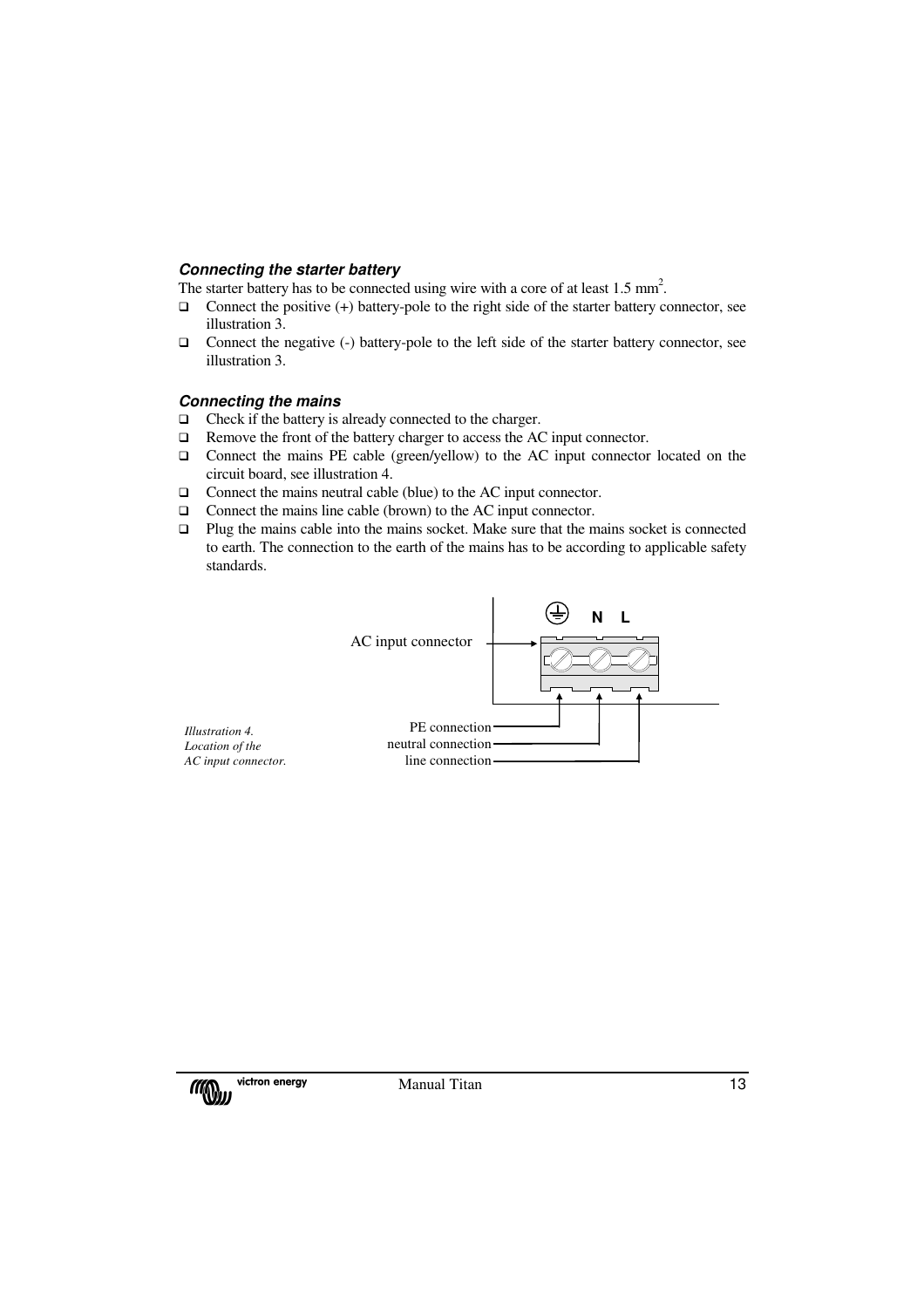

illustration 4b

#### **Connecting the 3phase mains**

 Check if the battery is already connected to the charger. Remove the front of the battery charger to access the AC input connector. Connect the mains PE cable (green/yellow) to the AC input connector located next to the Magnetic Circuit Breaker, see illustration 4b. Connect the 3 mains line cables to the Magnetic Circuit Breaker. Plug the mains cable into the mains socket. Make sure that the mains socket is connected to earth. The connection to the earth of the mains has to be according to applicable safety standards.

14 Manual Titan

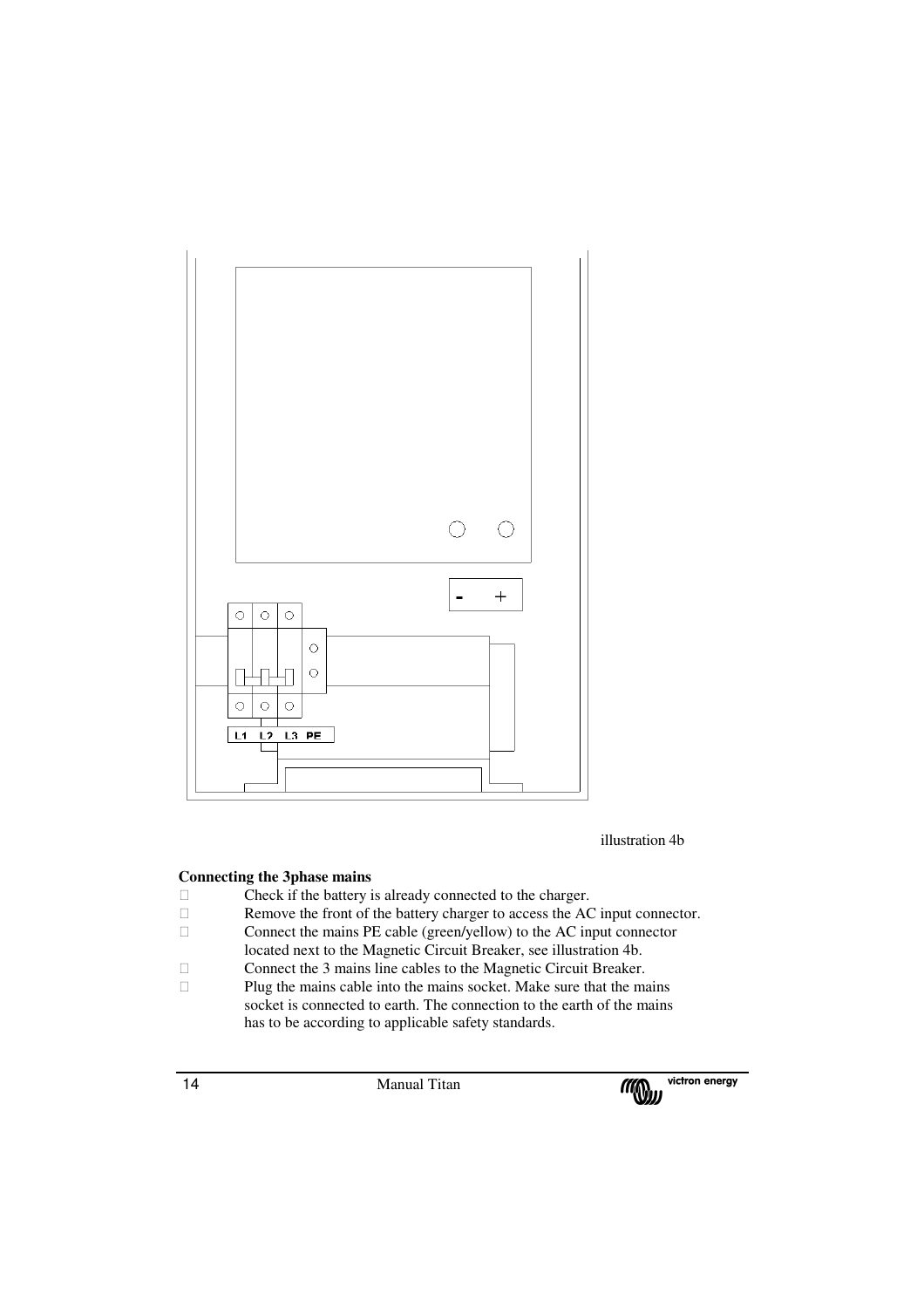## **3.2 OPERATION**

Located on the front of the Titan charger are an on/off switch and three rows of LED's, as shown in illustration 5.

The battery charger can be switched on and off with the on/off switch. The "output voltage" LED's indicate the output voltage value. The "output current" LED's indicate the output current value. The other LED's indicates the state of the charger.



*Illustration 5. Example of the battery charger front panel.* 

#### **The operation sequence:**



Explosive gasses can occur during charging a lead-acid battery. Prevent flames and sparks. Provide adequate ventilation during charging.

Switching the charger on with the on/off switch results in the following:

- The "on" led will flash for about 2 seconds. In these first 2 seconds the charger reads all input signals and calculates the necessary output voltage. After 2 seconds the charger will switch on and the "on" led illuminates.
- $\Box$  According to the condition of the battery the charger will start in the boost-charge mode or at float-charge mode. If the battery is not full the "boost" led illuminates and the charger will start boost-charging the battery.
- $\Box$  A dip switch can be used to set the charger so that it will always start charging in the boost mode, irrespective of the condition of the battery.
- $\Box$  When the battery voltage has reached the boost voltage the charger will change into the equalize-charge mode and the "equalize" led illuminates. This mode will last for a preselectable time of 4, 8 or 12 hours.
- After this time the charger will enter the float-charge mode and the "float" led will illuminate.

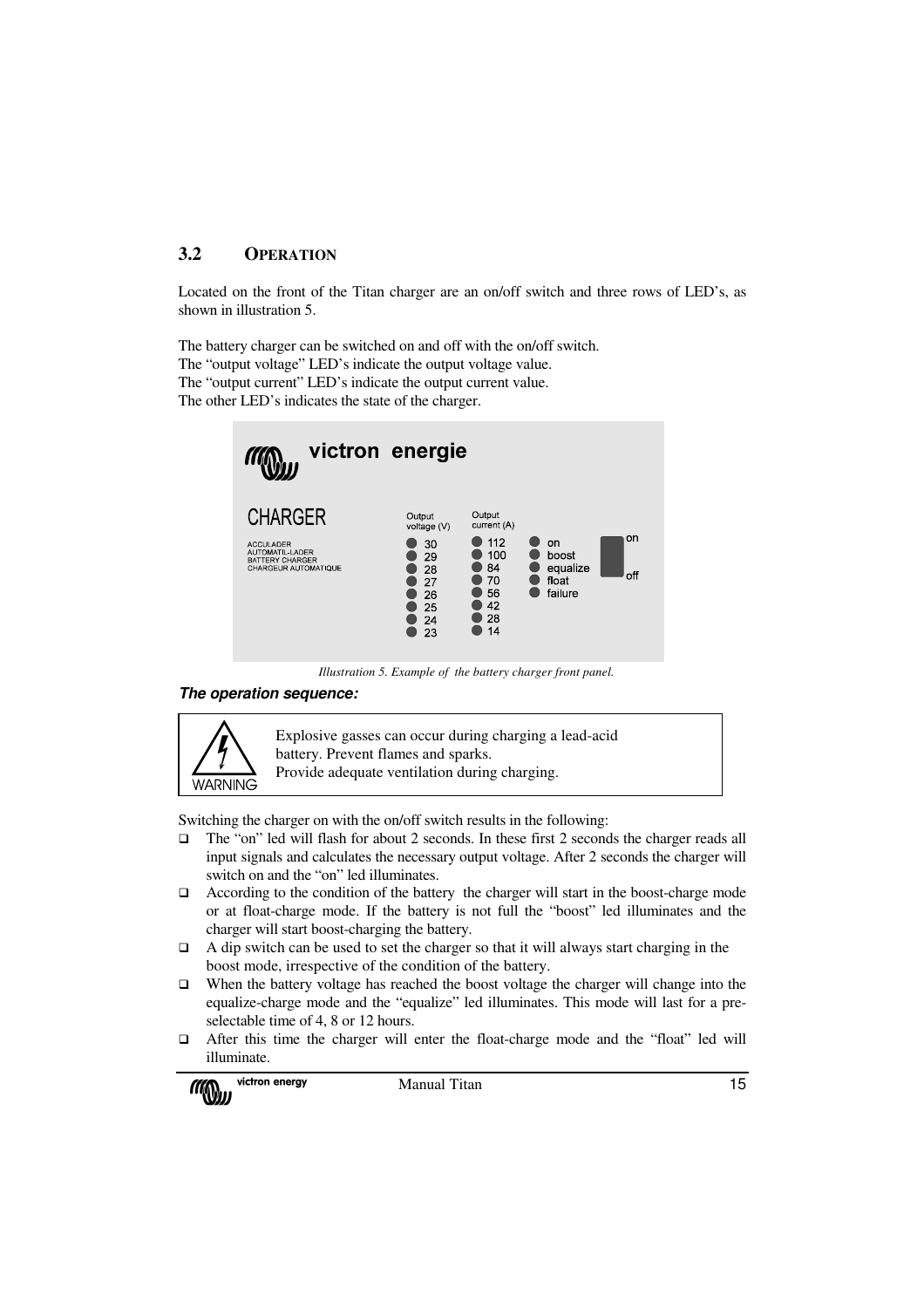After the batteries are charged the Titan charger does not have to be switched off and the batteries can stay connected to the battery charger.

## **3.3 Maintenance**

The Titan charger does not require any specific maintenance. However an annual check of the battery connections is recommended.

Keep the charger dry, clean and free of dust. If any problems arise, use the fault finding procedure to trace the fault, see chapter 5.

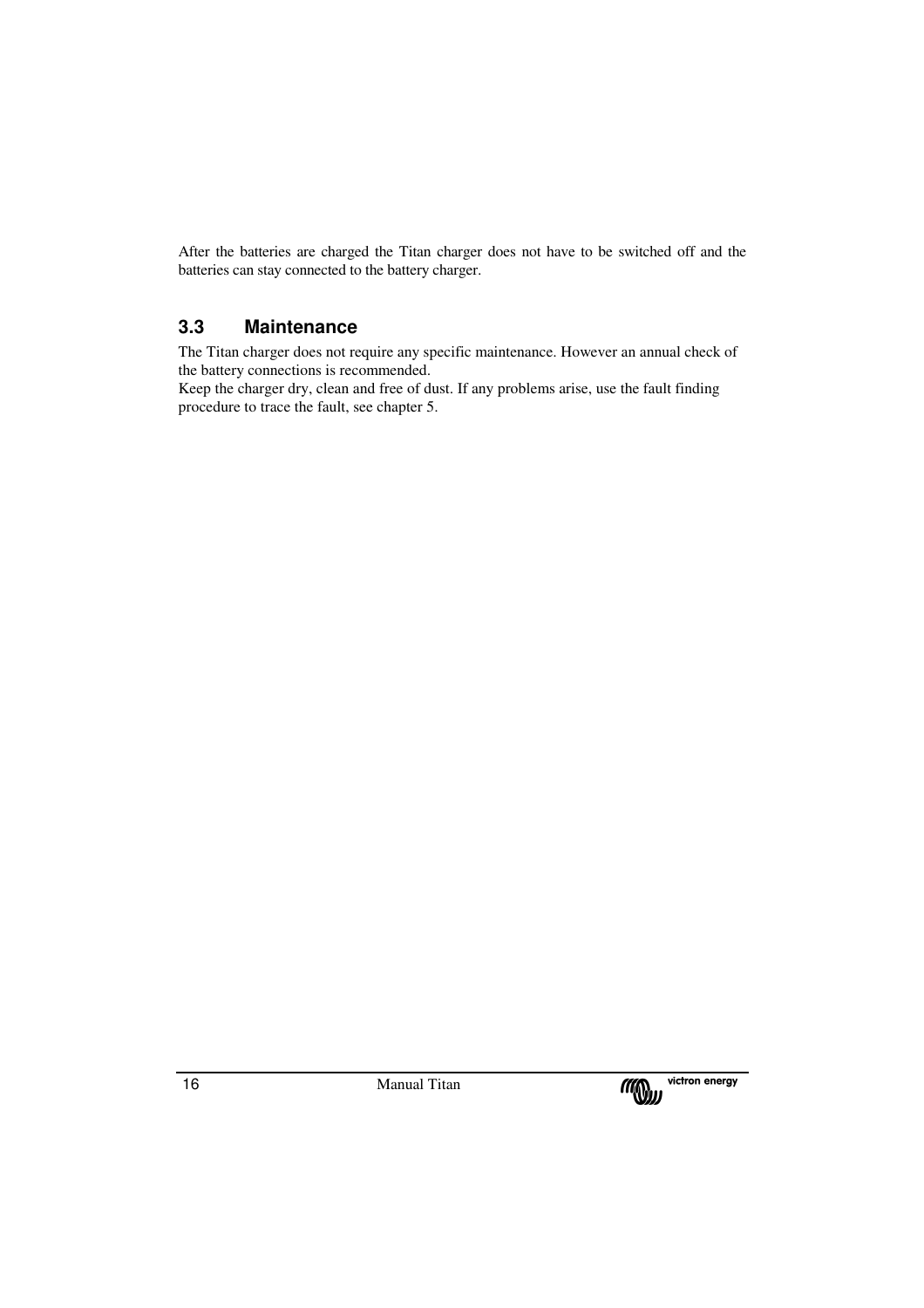## **4. OPTIONS**

The Titan charger is factory set to standard values. Some of these standard values can be changed by a qualified electrical technician into customised values. This chapter describes which values can be changed and how to change them.



The cover of the Titan may only be removed by a qualified technician. Before obtaining access to the Titan the mains supply circuit must be disconnected.



There is a dangerous voltage present on some of the metal parts inside the battery charger.



Attention ! The value of the potmeters I, Vboost and Vfloat may only be adjusted by a qualified electrician. The remaining potmeters may not be adjusted at any case.

## **Opening of the battery charger cabinet**

In order to change the standard values the front of the charger has to be removed.

- $\Box$  Remove the AC plug from the mains and wait two minutes.
- Unscrew the 4 screws on the front of the cabinet, see illustration 6.
- □ Remove the front panel of the battery charger.

Adjustments can be made by means of turning a potentiometer or by changing the position of a switch on the DIP-switch.

See illustration 7 for the location of the DIP-switch and the potentiometers.

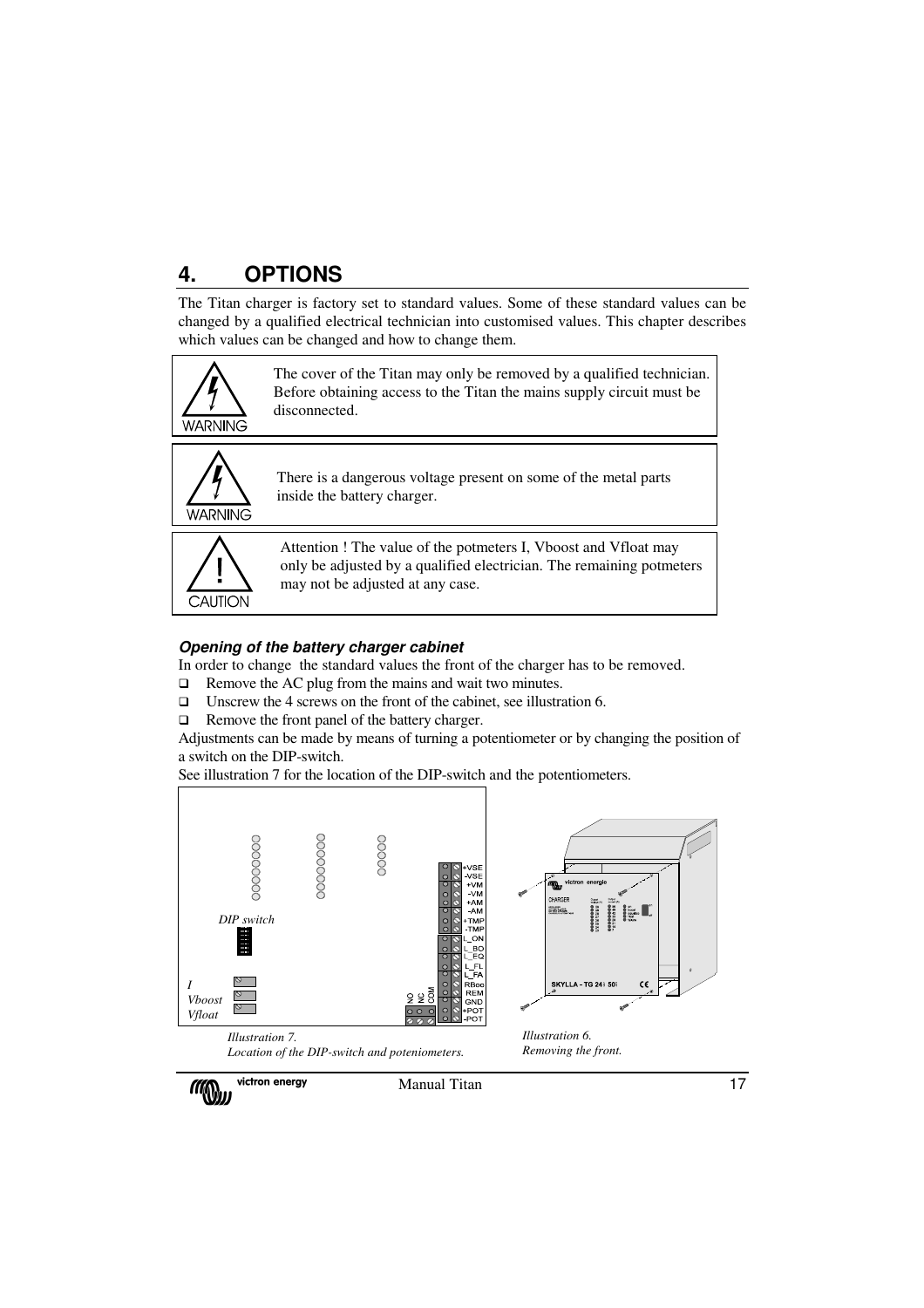## **4.1 Permanent boost-charge**

In some cases, for example when the battery is almost empty, it is recommended to permanent boost-charge the battery for 10 hours. Do not permanently boost-charge sealed lead-acid batteries. Contact your Victron Energy dealer or battery dealer for more information on charging the battery.

## **To set the charger into the permanent boost-charge mode:**

- Place the DIP switch number  $8$  "R boost" to the left. In this mode the  $8$ battery is being charged to the boost voltage.
- $\Box$  Do not permanent boost-charge the battery for longer than 10 hours as  $\Box$ this can cause long term gas formation in the battery and will damage the battery.
- $\Box$  While a battery is being boost-charged, check the water level of the battery frequently and if necessary add distilled water to the battery.

## **4.2 Adjusting the charge voltage**

The battery charger has a factory set float and boost voltage. The boost-voltage is always higher than the float-voltage. These charging voltages are the recommended values from almost every battery manufacturer. Before adjusting the charge voltage disconnect the temperature sensor and/or the voltage sense wires.

## **To change the float-voltage:**

- Remove all batteries and other users that are connected to the output of the battery charger.
- $\Box$  Plug the AC plug into the mains and switch on the charger.
- **Place DIP-switches 7 "Eq2" and 6 "Eq1" to the left position, this will**<sup>6</sup> reduce the equalize time to 0 hours. The charger switches into the<sup>5</sup> float-charge mode.
- Place DIP-switch 4 "fine" to the left position in order to accurately<sup>3</sup> Trac adjust the output voltage.
- $\Box$  Measure the float-voltage on the charger output by using a precision<sup>1</sup> voltage meter.
- $\Box$  Adjust the float-voltage by turning the "V float" potentiometer until the recommended voltage is reached.
- $\Box$  Correct the equalize time by moving DIP-switch 7 "Eq2" and 6 "Eq1".
- $\Box$  Place DIP-switch 4 "fine" to the right position. In this position the output voltage is less sensitive to influence of temperature.





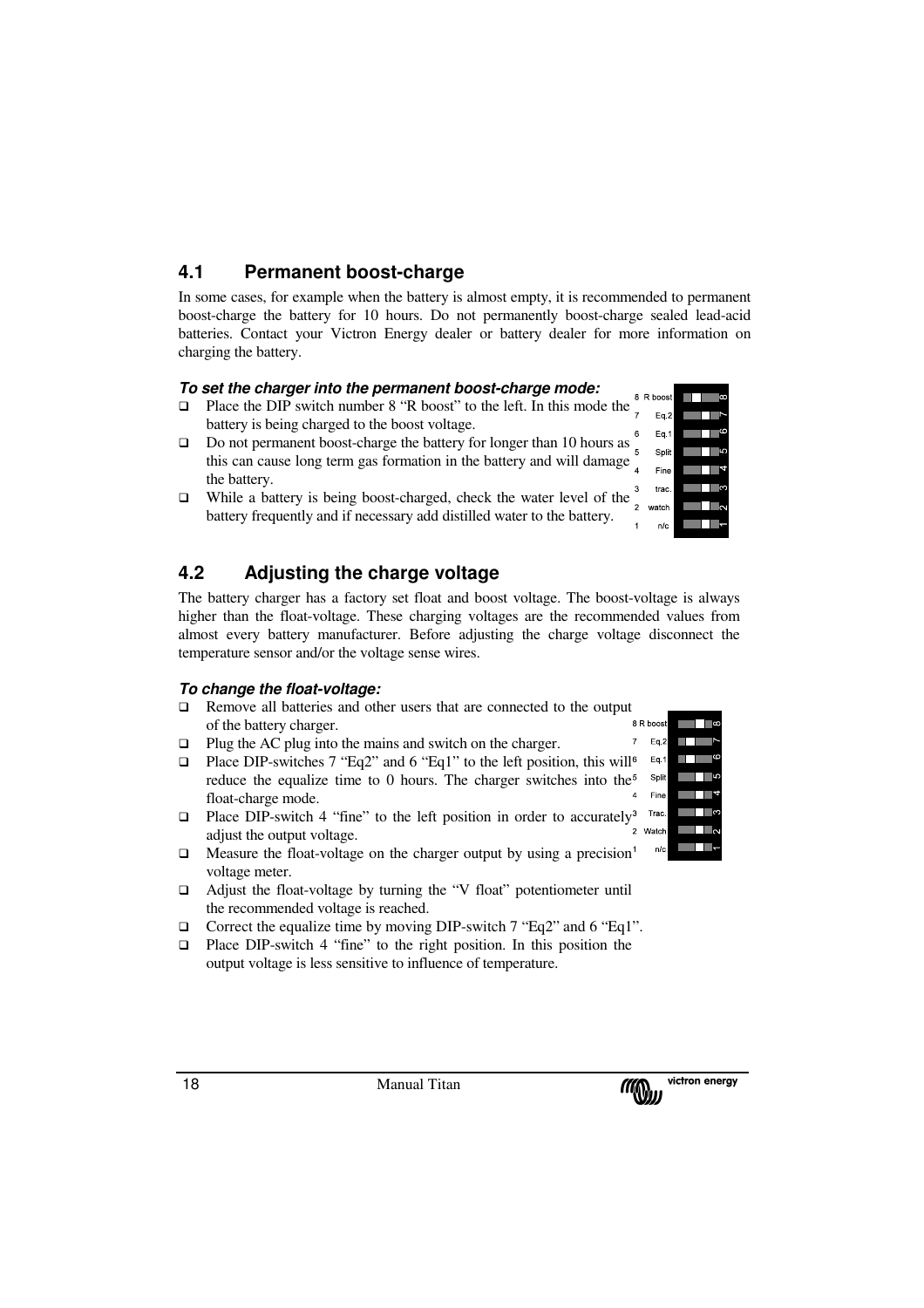#### **To change the boost-voltage:**

- Place DIP-switch 7 "Eq2" to the right and place DIP-switch 8 "R<sub>8 R boost</sub> boost" to the left. The charger switches into the boost-charge mode.
- **Q** Place DIP-switch 4 "fine" to the left position in order to accurately<sub>6</sub> adjust the output voltage.
- $\Box$  Measure the boost-voltage on the charger output by using a precision<sub>4</sub> voltage meter.  $\overline{3}$
- $\Box$  Adjust the boost-voltage by turning the "V boost" potentiometer until the recommended voltage is reached.
- Replace DIP-switch 8 "R boost" to the right.
- □ Correct the equalize time by moving DIP-switch 7 "Eq2" and 6 "Eq1".
- $\Box$  Place DIP-switch 4 "fine" to the right position. In this position the output voltage is less sensitive to influence of temperature.

## **4.3 Adjusting the equalize-charging mode time**

The duration of the equalize-charge mode can be changed to fit the specifications of the battery. The duration of the equalize-charge mode can be set to 0, 4, 8 or 12 hours. When selecting 0 hours, the charger will skip the equalize-charge mode and will directly switch into the float-charge mode.

According to the table below the duration of the equalize-charge mode can be set by moving the DIP-switches 7 "Eq2" and 6 "Eq1" in the corresponding way :





If a diode-splitter (Victron Energy Argo) is connected to the Titan charger the charging voltage have to be raised to compensate for the voltage loss over the diode-splitter. If the voltage-sense option is used, it is not recommended to use the diode-splitter compensation. When both options are used simultaneously the output voltage will be too high.

#### **To select the diode-splitter option**:

 $\Box$  Place DIP switch 5 "split" to the left.

**MOUL** 

victron energy **Manual Titan** 19



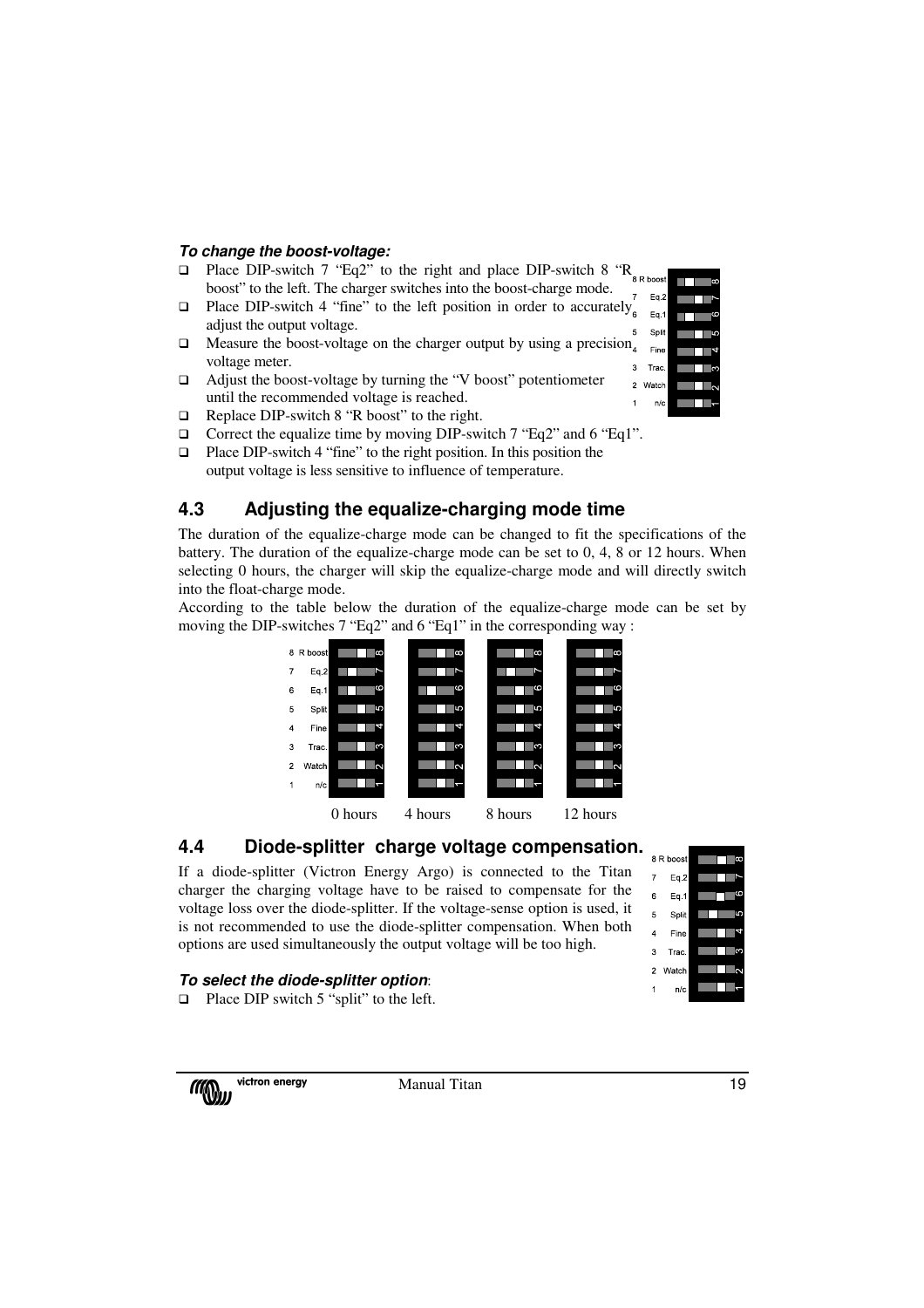## **4.5 Traction battery compensation**

If a Traction-battery is connected to the Titan charger the charge voltages have to be changed. The output voltage has to be raised to correctly charge the traction-battery. See the technical specifications for the traction charging voltages.

#### **To set the charger into the traction mode:**

□ Place DIP-switch 3 "trac" to the left.

## **4.6 Use as a power-supply**

The Titan charger can be used as a power supply without the obligation to connect a battery to the charger output.

#### **To use the charger as a power supply:**

- $\Box$  Put the charger into the permanent boost-charge mode, see chapter 4.1.
- □ Adjusted the output voltage to the desired voltage, see chapter 4.2.

With the above mentioned procedure the output voltage range is limited. When the full output voltage range is required please contact your Victron Energy dealer. See chapter 6.3 for details.  $\Omega$ 

## **4.7 Use of a temperature sensor.**

The temperature sensor supplied with the charger can be connected to the charger by using the 3 meter cable with stripped and tinned cable ends. This sensor should be mounted on the battery. The temperature sensor adjusts the charging voltage according to the battery temperature.

#### **To connect the temperature sensor:**

- $\Box$  Disconnect the mains,
- $\Box$  Connect the (black wire) of the temperature sensor to the "-tmp" connector, see illustration 8.
- $\Box$  Connect the + (red wire) of the temperature sensor to the "+ tmp" connector, see illustration 8.
- $\Box$  Switch on the mains.
- If the temperature sensor is correctly connected the "TMP OK" on the printed circuit board led illuminates. If this led does not illuminate or flashes, the sensor is not connected correctly.



*Illustration 8. Location of the external connections.*

O





20 Manual Titan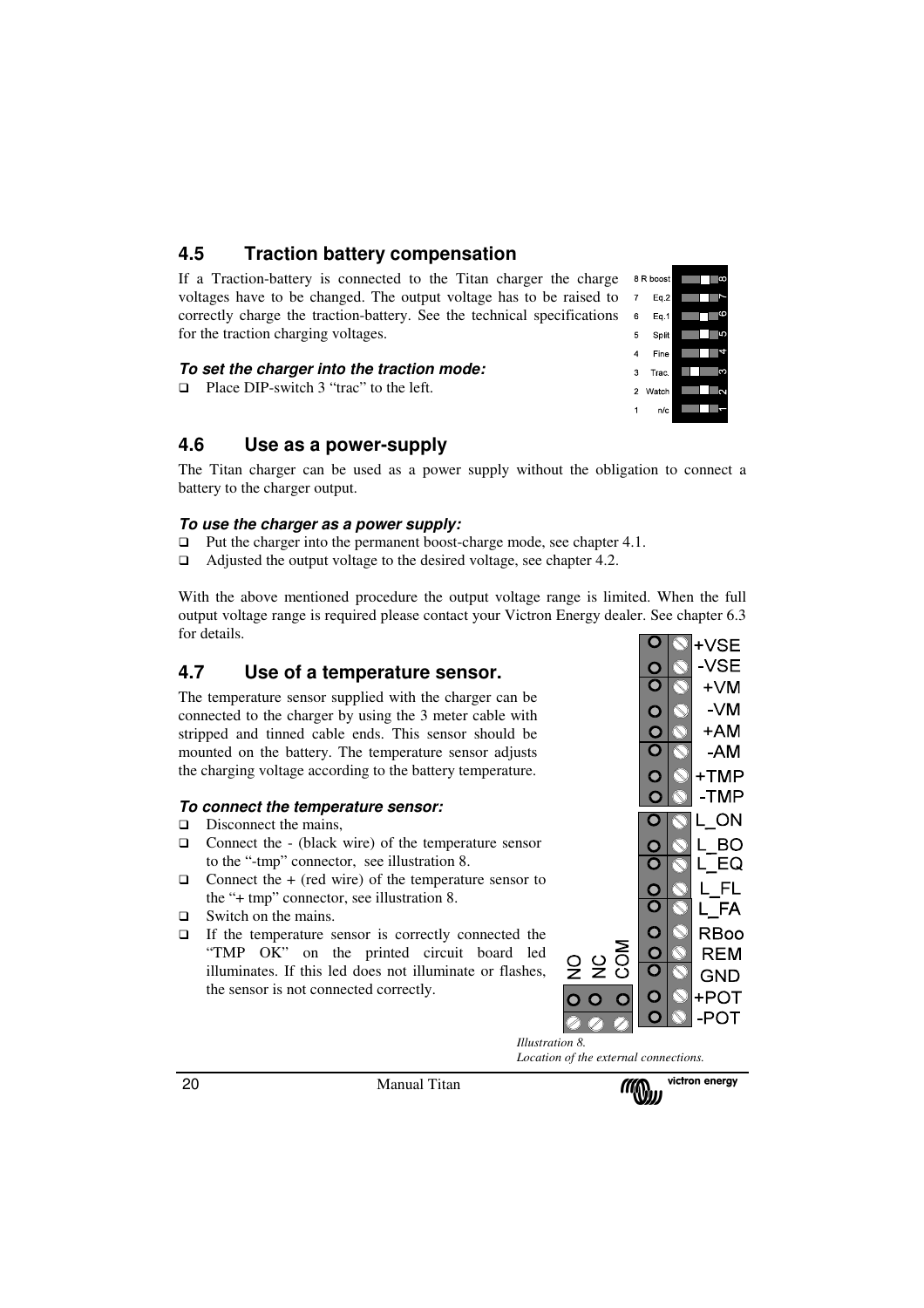## **4.8 Charging batteries with voltage sensing**



Do not use the voltage-sense facility in combination with the diodesplitter compensation as this will raise the output voltage.

When high current runs trough a thin cable between the charger and the battery there will be a voltage loss in the cables. The charging voltage measured at the battery poles will be lower than the specified voltage and this will result in a longer charging time. However, the charger is equipped with a voltage-sense facility. The battery voltage is exactly measured and the charger increases the output voltage to compensate for the voltage loss across the cables.

The charger can compensate for a maximum of 2V voltage loss over the cables. When the voltage loss is bigger than 2V the "on" led flashes and the failure led illuminates. The charge voltage will decrease until the voltage loss becomes maximum 2 Volt. The "on" led flashes and the failure led illuminates until the charger is manually switched off. When this occurs the battery cables have to be replaced because they are too thin or have bad connections.

## **To install the voltage-sense option:**

- D Disconnect the mains.
- $\Box$  Connect a red 0,75 mm<sup>2</sup> wire to the positive battery pole and the "+Vse" connector of the charger, see illustration 8.
- $\Box$  Connect a black 0,75 mm<sup>2</sup> wire between the negative pole of the battery and the "-Vse" connector of the charger, see illustration 8.
- $\Box$  For properly functioning both wires have to be connected.
- $\Box$  Switch on the mains.

The "VSE OK" led on the printed circuit board illuminates when connected correctly. If this led does not illuminate the voltage-sense wires are wrongly connected.

## **4.9 Intelligent startup**

The factory setting of the charger is such that the battery voltage is checked when the charger is switched on (intelligent startup). In the case of a flat battery, the charger will start charging in the boost mode. If the battery voltage is sufficiently high during charger startup, the charger will be charging in the float mode.

In some situations it may be desirable for the charger not to check the battery voltage upon startup. With this charger this function is enabled by sliding dip switch 2 "Watch" to the left.



When this dip switch is positioned on the left, the charger will always start charging in the boost mode.



victron energy Manual Titan 21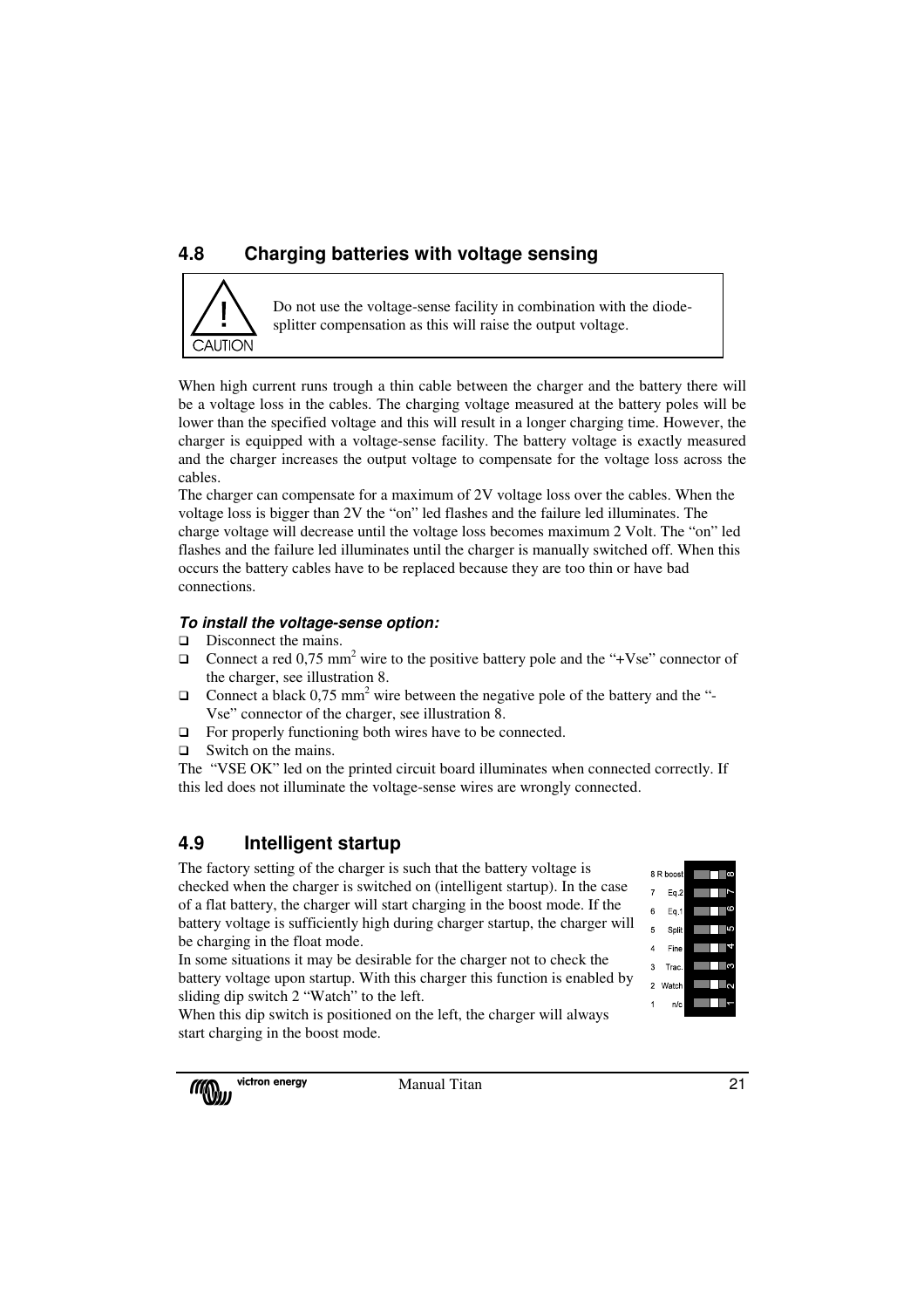When dip switch 2 "Watch" is positioned on the right, it is checked upon startup whether the battery voltage is sufficiently high to enable a start in the float mode. If it is not, the charger is started in the boost mode as yet.

## **4.10 Connecting the output voltage alarm**

The charger is equipped with a potential free alarm contact (change over type). If the battery voltage is between Vmin and Vmax the contact is activated. (See figure 8, remote connections: NO, NC, COM).

| Model | Vmin     | Vmax     |
|-------|----------|----------|
| 12V   | 11.9 Vdc | 16.8 Vdc |
| 24V   | 23.8 Vdc | 33.5 Vdc |
| 48V   | 47,6 Vdc | 67 Vdc   |

## **4.11 Connecting remote panels**

Victron Energy provides four optional remote panels that can be connected to the charger. See illustration 8 for the circuit board connector where the remote panels have to be connected to.

## **The COV panel:**

The maximum charging current of 30A or 50A, according to the model, can be limited with an external panel. This panel, the Victron Energy COV panel, contains an adjustable potentiometer. Limiting the maximum charging current can be useful to meet the batteries specifications, or to make sure the shore fuse does not blow.

## **To connect the panel:**

- Disconnect the mains.
- □ Connect the panel to the "+ pot" and "-pot" connector.

## **The CMV panel:**

This panel indicates the charging mode and possible failures.

## **To connect the panel:**

- $\Box$  Disconnect the mains.
- □ Connect the boost led to the "L\_BO" connector.
- □ Connect the equalize led to the "L\_EQ" connector.
- □ Connect the float led to the "L\_FL" connector.
- □ Connect the failure led to the "L\_FA" connector.
- □ Connect the ground of the panel to the "GND" connector.

## **The CSV panel:**

With the CSV panel the charger can be switched on or off. On the panel a green "on" led is present. To operate the CSV panel you first have to switch the charger on with the on/off switch located on the front panel of the charger.

**Manual Titan** 

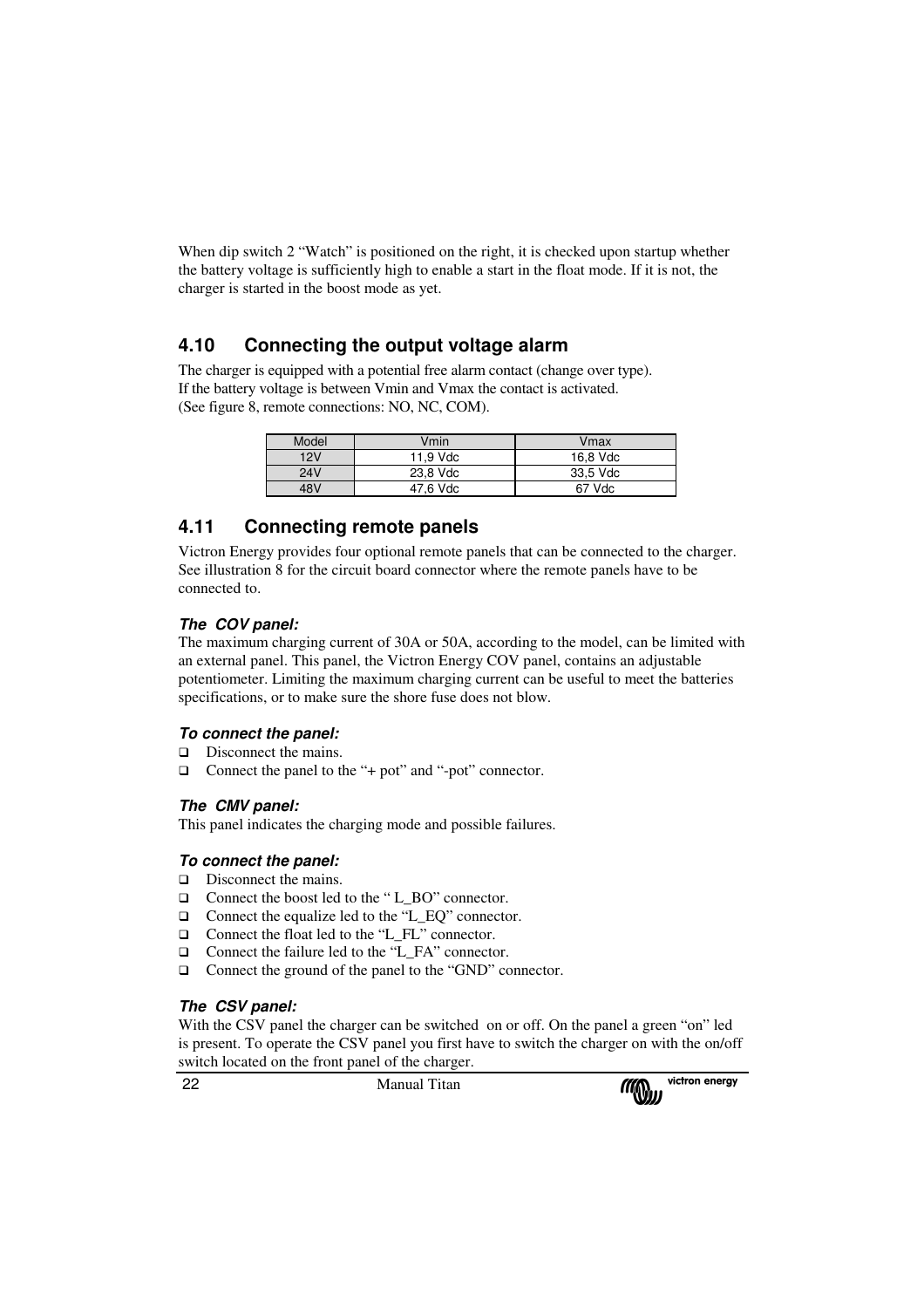## **To connect he panel:**

- $\Box$  Disconnect the mains
- □ Connect the on led to the "L\_ON" connector.
- □ Connect the ground of the panel to the "GND" connector.
- □ Connect the connection "TG switch" to the "REM" connector.

#### **The SKC panel:**

This panel indicates if the charger is on or off, it indicates the charging mode and it contains an adjustable potentiometer. Limiting the maximum charging current can be useful to more accurately charge the batteries according the manufacturers specifications, or to make sure the shore fuse does not blow.

#### **To connect the panel:**

- $\Box$  Disconnect the mains
- □ Connect the on led to the "L\_ON" connector.
- □ Connect the boost led to the "L\_BO" connector.
- □ Connect the float led to the "L\_FL" connector.
- □ Connect the ground of the panel to the "GND" connector.
- □ Connect current control to the "+ POT" and "-POT" connector.

## **4.12 Connecting a remote on/off switch**

A remote switch can be connected to the charger so the charger can be switched on and off from a remote location. To operate the switch, first switch the charger on with the on/off switch located on the charger.

## **To connect the remote on/off switch:**

- $\Box$  Disconnect the mains
- □ Connect the switch in between the "REM" and the "GND" connector.

## **4.13 Connecting a remote boost switch**

A remote switch can be connected to the charger so the charger can be switched permanently into the boost-charge mode. Due to parallel loads connected to the battery it is advised to switch the charger into the permanent boost-charging mode in order not to discharge the battery.

If the switch is closed the charger switches into the permanent boost-charge mode. If the switch is opened again the charger will automatically go to the float-charge mode. This in order not to overcharge a battery with charging it to long with higher charging voltage.

## **To connect the boost switch:**

- $\Box$  Disconnect the mains.
- □ Connect one pole of the switch to the "RBOO" connector.
- □ Connect the other pole of the switch to the "GND" connector.

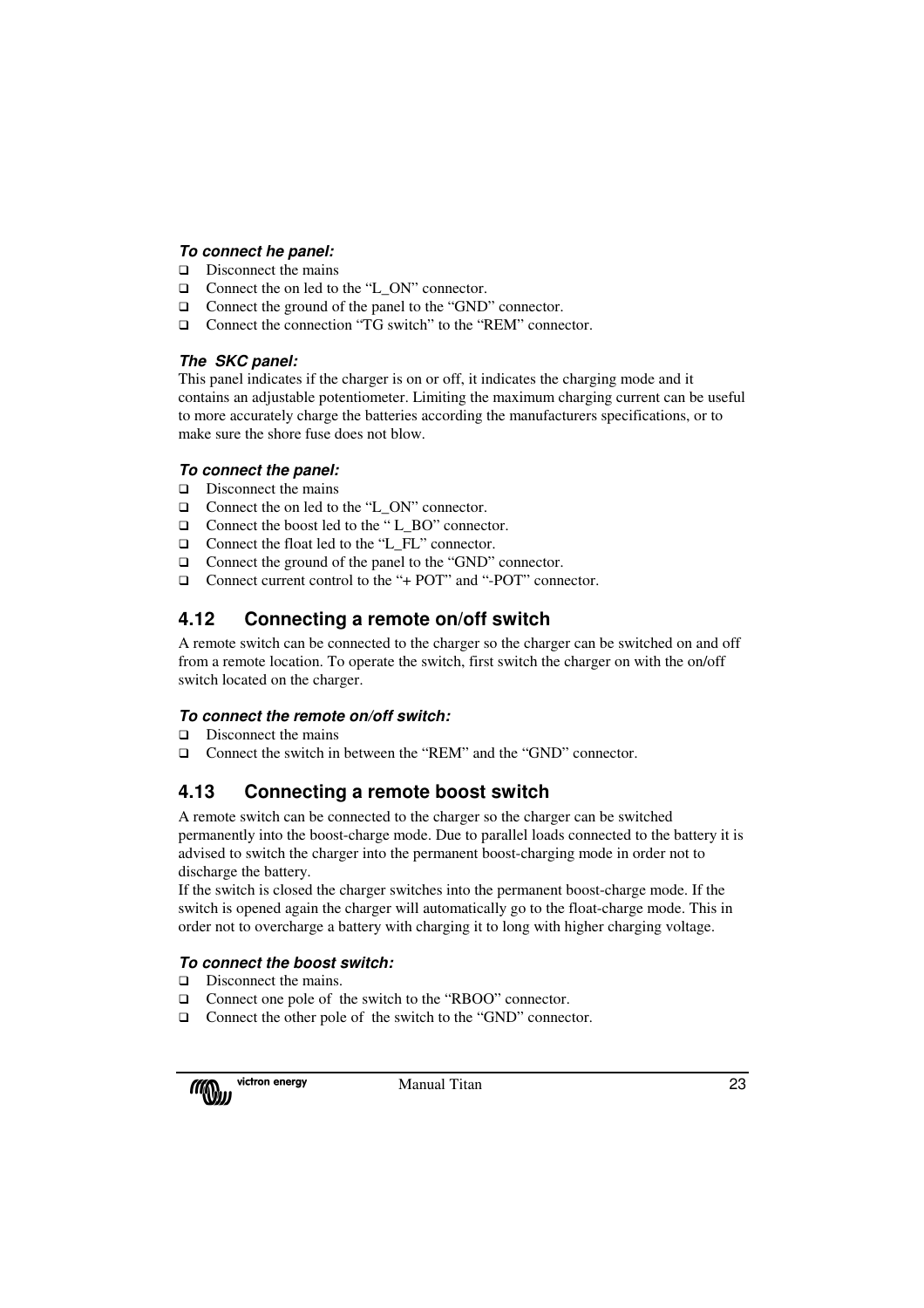## **4.14 Connecting a voltmeter**

The remote-connector offers a possibility to connect a voltmeter. It is possible to connect a digital as well as a analogue voltmeter. This output can only be used when the voltagesense is connected. The voltage at this output is equal to the voltage measured at the point where the voltage sense wires are connected.

## **Connecting a voltmeter**

- $\Box$  Disconnect the mains voltage.
- $\Box$  Make sure that the voltage sense wires are connected, see chapter 4.8.
- Connect a black wire between the "-" connection of the voltmeter and "-VM" at the remote connector.
- $\Box$  Connect a red wire between the "+" connection of the voltmeter and "+VM" at the remote connector.
- $\Box$  Connect the mains voltage.

## **4.15 Connecting a ampèremeter**

The remote connector offers a possibility to connect an ampèremeter, which indicates the output current of the charger. For the 30A models an ampèremeter, which indicates 30A at 60mV input voltage is required. For the 50A models an ampèremeter, which indicates 50A at 60mV input voltage is required.

## **Connecting a ampèremeter**

- $\Box$  Disconnect the mains voltage.
- Connect a black wire between the "-" connection of the ampèremeter and "-AM" at the remote connector.
- □ Connect a red wire between the "+" connection of the ampèremeter and "+AM" at the remote connector.
- $\Box$  Connect the mains voltage.

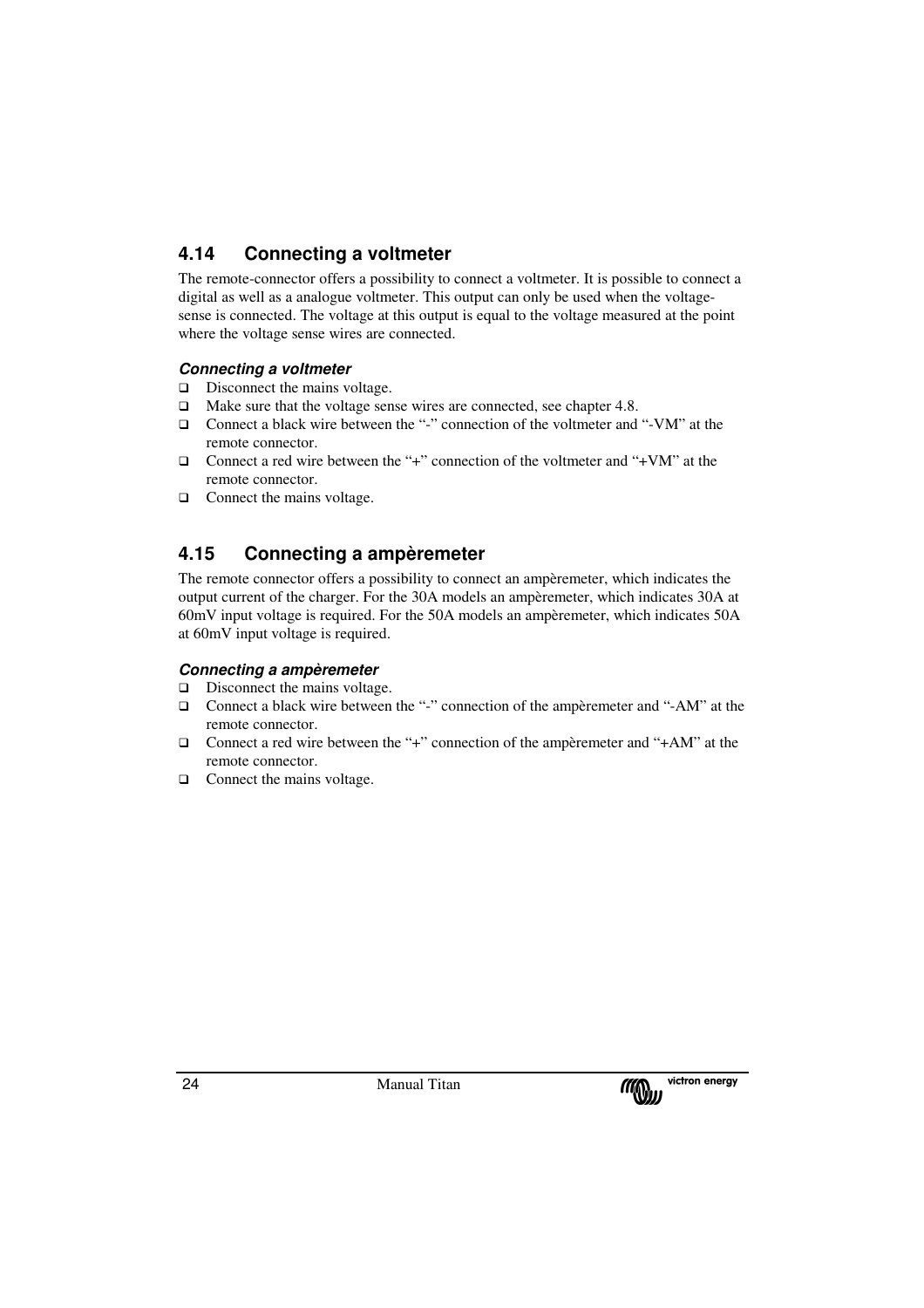## **5. FAULT TRACING**

When a fault occurs in the battery charger, the following table can be used in order to find the fault. Before the Titan is being checked, make sure that all the devices connected to the battery charger are removed. If the fault can not be solved contact your Victron Energy dealer.

| <b>Problem</b>                                                                 | <b>Possible cause</b>                                                                                           | <b>Solution</b>                                                                                                                    |
|--------------------------------------------------------------------------------|-----------------------------------------------------------------------------------------------------------------|------------------------------------------------------------------------------------------------------------------------------------|
|                                                                                |                                                                                                                 |                                                                                                                                    |
| The charger does not<br>operate                                                | The mains voltage has to be between<br>185Vac and 265 Vac. (For the 24/30)<br>110V, between: 93,5 and 132 Vac). | Measure the mains voltage and make sure it is in<br>between 185Vac and 265Vac. (For the 24/30<br>110V, between: 93,5 and 132 Vac). |
|                                                                                | A broken input fuse.                                                                                            | Return the charger to your dealer.                                                                                                 |
| The battery is not<br>being fully charged                                      | The equalize-charge mode is set to<br>a too short period.                                                       | Set the equalize-charge mode to a longer time.                                                                                     |
|                                                                                | A bad battery connection.                                                                                       | Check the battery connections.                                                                                                     |
|                                                                                | The boost charge voltage is<br>set to a wrong value.                                                            | Adjust the boost charge voltage to the right<br>value.                                                                             |
|                                                                                | The float charge voltage is<br>set to a wrong value.                                                            | Adjust the float charge voltage to the right<br>value.                                                                             |
|                                                                                | The battery temperature is too high.                                                                            | Connect the temperature sensor.                                                                                                    |
|                                                                                | The capacity of the battery is too large.                                                                       | Connect a battery with a smaller capacity or<br>install a larger charger.                                                          |
|                                                                                | The output fuses are broken.                                                                                    | Replace the output fuses.                                                                                                          |
| The battery is being<br>overcharged                                            | The battery charger is set into the<br>permanent boost-charge mode.                                             | Deselect the permanent boost DIP-switch<br>(Rboost).                                                                               |
|                                                                                | The boost charge voltage is<br>set to a wrong value.                                                            | Adjust the boost charge voltage to the right<br>value.                                                                             |
|                                                                                | The float charge voltage is<br>set to a wrong value.                                                            | Adjust the float charge voltage to right value.                                                                                    |
|                                                                                | A bad battery.                                                                                                  | Check the battery.                                                                                                                 |
|                                                                                | The battery is too small.                                                                                       | Reduce the charge current.                                                                                                         |
| The failure led<br>illuminates                                                 | The charger is switched off as a result<br>of a high ambient temperature.                                       | Place the charger in a cooler, or better ventilated<br>place.                                                                      |
| The failure led<br>flashes                                                     | The charger is reducing the output<br>current as a result of a high ambient<br>temperature.                     | Place the charger in a cooler, or better ventilated<br>place.                                                                      |
| The failure led<br>flashes in a code <sup>1</sup>                              | The output fuses are broken.                                                                                    | Replace the output fuses.                                                                                                          |
| The failure led<br>illuminates in<br>combination with a<br>blinking on/off led | There is a voltage drop higher than 2V<br>across the battery cables.                                            | Turn the charger off, replace battery cables and<br>connect them well.                                                             |

**WARNING** 

The cover of the Titan may only be removed by a qualified technician. Before obtaining access to the Titan the mains supply circuit must be disconnected.

<sup>1</sup> *Flashing code sequence is two times on in one second and then one second off.*



 $\overline{a}$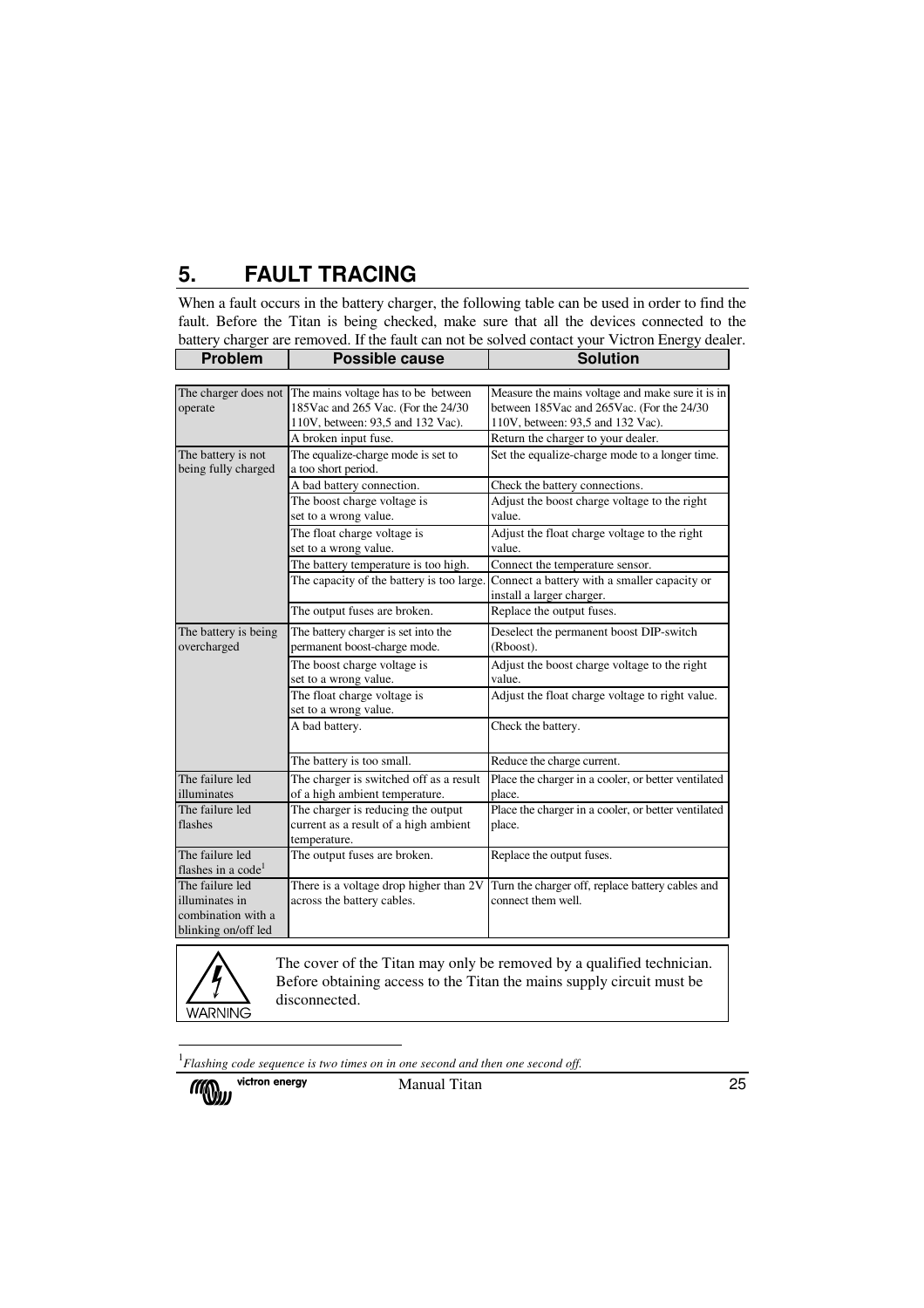## **6. TECHNICAL SPECIFICATIONS**

## **6.1 General**

| Switch on behaviour | Charger can switch on under every load                                         |
|---------------------|--------------------------------------------------------------------------------|
| Efficiency<br>12/50 | 83 % at 230 Vac and 15 Vdc 50 A                                                |
| 24/30               | 85 % at 230 Vac and 30 Vdc 30 A                                                |
| 24/30 110V          | 82 % at 110 Vac and 30 Vdc 30 A                                                |
| 24/50               | 85 % at 230 Vac and 30 Vdc 50 A                                                |
| 48/25               | 85 % at 230 Vac and 60 Vdc 25A                                                 |
| Temperature range   | 0 °C until +40 °C, decreasing output power if temperature<br>$> +40^{\circ}$ C |
| <b>EMC</b>          | According Council Directive 89/336 EEG                                         |
| Emission            | EN 55014 (1993)                                                                |
|                     | EN 61000-3-2 (1995)                                                            |
|                     | EN 61000-3-3 (1995)                                                            |
| Immunity            | EN 55104 (1995)                                                                |
| Vibration           | IEC 68-2-6 (1982)                                                              |
| Safety              | EN 60335-2-29 (1991)                                                           |
|                     |                                                                                |

## **6.2 Input**

| Input voltage range      |                                          | 185 - 265 Vac, full output power available                                                                       |
|--------------------------|------------------------------------------|------------------------------------------------------------------------------------------------------------------|
| Input voltage range 3-Ph |                                          | Except 24/30 110V: 93,5-132 Vac, full output power available.<br>320 - 460 Vac 3-Ph, full output power available |
|                          |                                          |                                                                                                                  |
| Frequency range          | 45 - 65 Hz.                              | full output power available                                                                                      |
| Maximum Input current    | At 230 Vac input voltage :               |                                                                                                                  |
| model:<br>12/50          | 4A at 15V / 50A                          |                                                                                                                  |
| 24/30                    | 4A at 30V / 30A                          |                                                                                                                  |
| 24/30 110V               | 8.5A at 30V / 30A (110Vac input voltage) |                                                                                                                  |
| 24/50                    | 8A at 30V / 50A                          |                                                                                                                  |
| 24/50 3-Ph               | 3x 3A at 30V / 50A                       |                                                                                                                  |
| 48/25                    | 8A at 60V / 25A                          |                                                                                                                  |
| Input fuse               |                                          |                                                                                                                  |
| model:<br>12/50, 24/30   | 250Vac / 8A                              | fast 6,3x32mm, or equivalent                                                                                     |
| 24/30 110V, 24/50, 48/25 | 250Vac / 12A                             | fast 6,3x32mm, or equivalent                                                                                     |
| Cos phi / power factor   | 1.0                                      |                                                                                                                  |

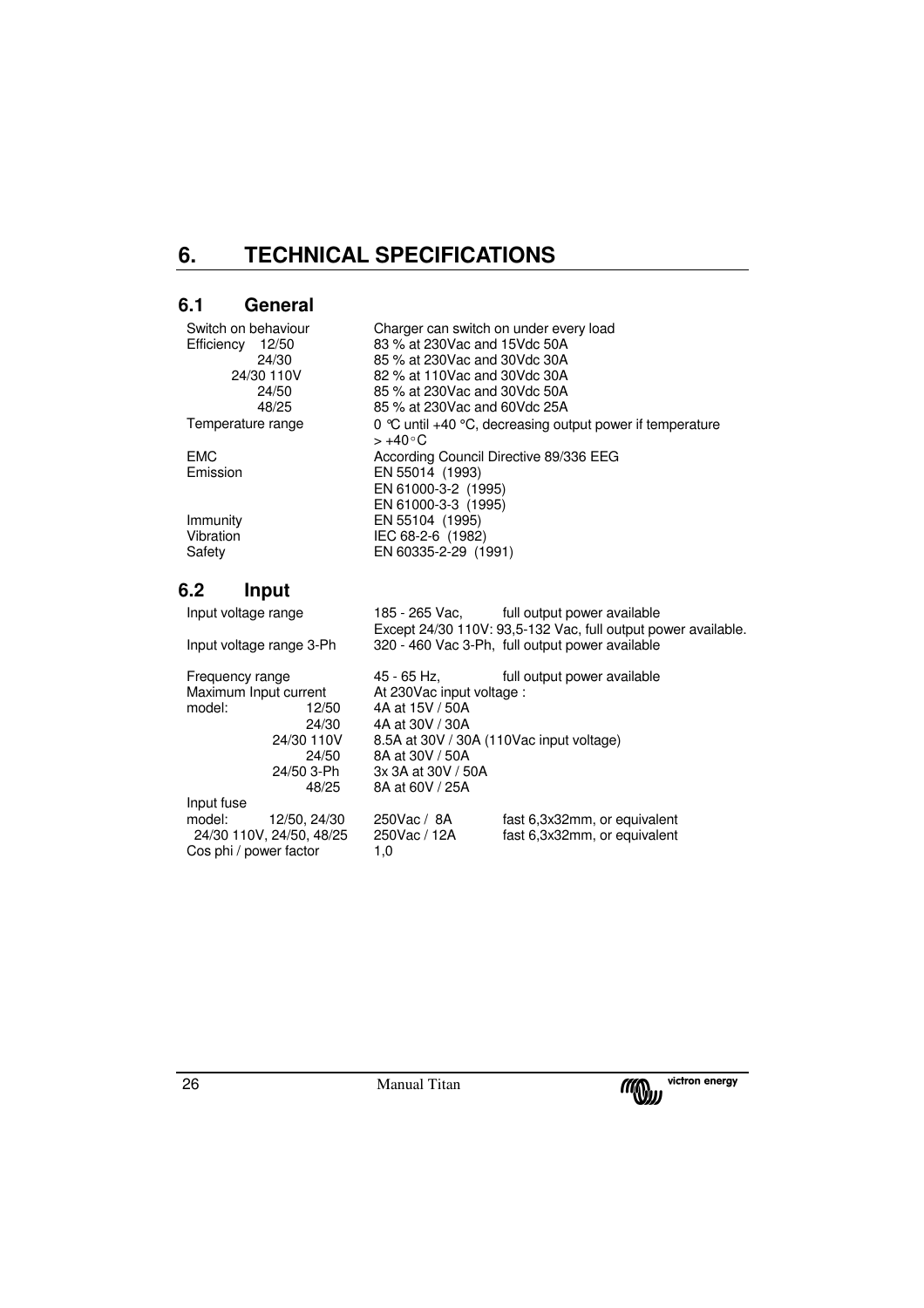## **6.3 OUTPUT**

| Model                                                                                        | TG 12/50                                         | TG 24/30<br>24/30 110V                             | TG 24/50<br>TG 24/50 3-Ph                          | TG 48/25                                   |
|----------------------------------------------------------------------------------------------|--------------------------------------------------|----------------------------------------------------|----------------------------------------------------|--------------------------------------------|
| Boost charge voltage<br>Float charge voltage<br>Output voltage range<br>Output voltage range | 14,25Vdc<br>13,25Vdc<br>12-16,5Vdc<br>$0-16$ Vdc | 28,50 Vdc<br>26,50 Vdc<br>24-33Vdc<br>$0-33$ $Vdc$ | 28,50 Vdc<br>26,50 Vdc<br>24-33Vdc<br>$0-33$ $Vdc$ | 57 Vdc<br>53 Vdc<br>48-66Vdc<br>$0-66$ Vdc |
| supply mode $2$<br>Charge characteristic<br>Model                                            | <b>IUoUo</b><br>TG 12/50                         | <b>luoUo</b><br>TG 24/30<br>24/30 110V             | <b>IUoUo</b><br>TG 24/50                           | <b>IUoUo</b><br>TG 48/25                   |
| Voltage compensation for<br>diode-splitter, via DIP-<br>switch                               | $+0,6V$                                          | $+0,6V$                                            | $+0,6V$                                            | $+0,6V$                                    |
| Current/voltage stability<br>Boost charge voltage                                            | ±1%                                              | $\pm$ 1 %                                          | $\pm$ 1 %                                          | ±1%                                        |
| compensation for traction<br>battery, via DIP-switch                                         | $+1,0V$                                          | $+2,0V$                                            | $+2,0V$                                            | $+4,0V$                                    |
| Maximum output current<br>Output current range<br>Output voltage ripple                      | 50A<br>$0-50A$                                   | 30A<br>$0-30A$                                     | 50A<br>$0-50A$                                     | 25A<br>$0-25A$                             |
| measured with a 30A or<br>50A resistive load                                                 | <100mVtt                                         | <100mVtt                                           | <100mVtt                                           | <200mVtt                                   |
| Maximum output power<br>Short circuit current<br>Maximum starter battery<br>current          | 750W<br>55A<br>4A                                | 750W<br>27,5A<br>4A                                | 1500W<br>55A<br>4A                                 | 1500W<br>27,5A<br>n/a                      |
| High battery alarm relay                                                                     | 16,8 Vdc<br>$± 0,4$ Vdc                          | 33.5Vdc<br>$±0,8$ Vdc                              | 33.5Vdc<br>$±0,8$ Vdc                              | 67 Vdc<br>$± 1,6$ Vdc                      |
| Low battery alarm relay                                                                      | 11,9 Vdc<br>±0,4Vdc                              | 23,8 Vdc<br>±0,8Vdc                                | 23,8 Vdc<br>±0,8Vdc                                | 47,6 Vdc<br>±1,6Vdc                        |
| Output fuse (flat car fuse)<br>Leakage current from                                          | $4 \times 20A$                                   | $2 \times 20A$                                     | $4 \times 20A$                                     | other*                                     |
| battery when the battery<br>charger is turned off                                            | $\leq$ 3.2 mA                                    | $\leq$ 3,2 mA                                      | $\leq$ 3,2 mA                                      | $\leq$ 3.2 mA                              |
|                                                                                              |                                                  |                                                    |                                                    |                                            |

\* 6,3mm x 32mm 30A fuse

 2 *Contact your Victron Energy dealer for this option.*

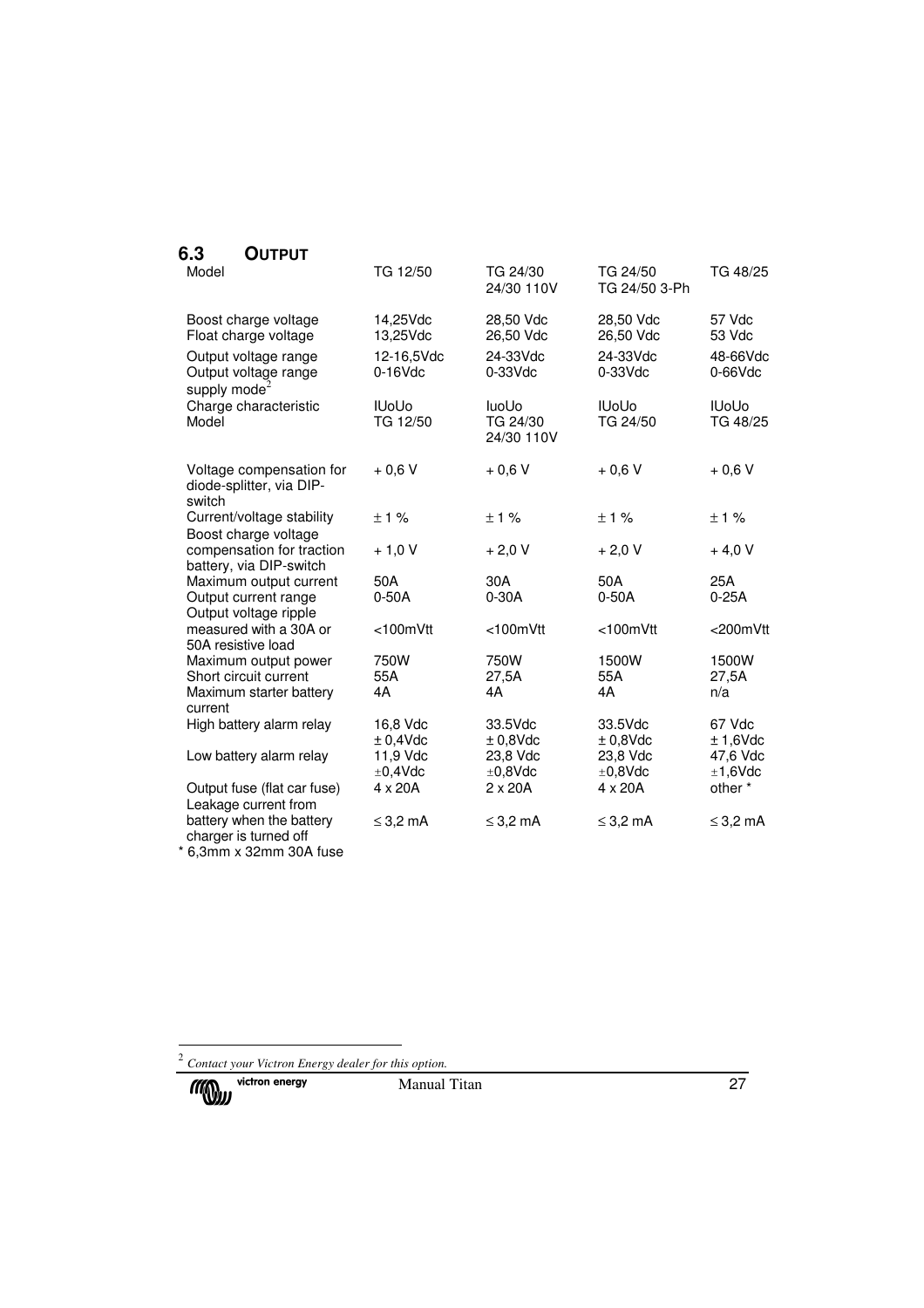## **6.4 Mechanical**

**TG- 12/50 TG 24/30 TG 24/50 TG- 24/50 3-Phase** 

Battery connection<br>Earth connection

Temperature sensor connection<br>Starter battery connection

Relative humidity

Cabinet Aluminium sea water resistant Aluminium sea water resistant Protection IP 21 IP 21 IP 21 IP 21<br>Colour Blue (RAL5012), epoxy coated Blue (RAL5012), epoxy coated Colour Blue (RAL5012), epoxy coated Blue (RAL5012), epoxy coated Blue (RAL5012), epoxy coated Blue (RAL5012), epoxy coated Blue (RAL5012), epoxy coated Blue (RAL5012), ep 365 x 250 x 147mm Dimensions including box  $435 \times 320 \times 217$ mm  $438 \times 320 \times 320$ mm<br>Weight  $5,5 \text{ Kg}$  12.8kg Weight 5,5 Kg 12.8kg Weight including box  $6,4$  Kg 14.4kg<br>
14.4kg<br>
19.16.2000 Connection Connection block, suitable for Connection Connection block, suitable for wires up to 4  $mm<sup>2</sup>$ <br>M8 bolts M6 Studs at bottom of the cabinet<br>Connection block

Connection block, suitable for wires up to 1,5mm<sup>2</sup><br>Forced air cooling Cooling Forced air cooling Forced air cooling<br>  $\leq 45dB(A)$   $\leq 45dB(A)$  $<$  45dB(A)  $<$  45dB(A)  $<$  45dB(A)  $>$ 95% (maximal)

Connection block, suitable for wires up to 4  $mm<sup>2</sup>$ <br>M8 bolts M6 Studs at bottom of the cabinet Connection block

Connection block, suitable for wires up to 1,5mm²

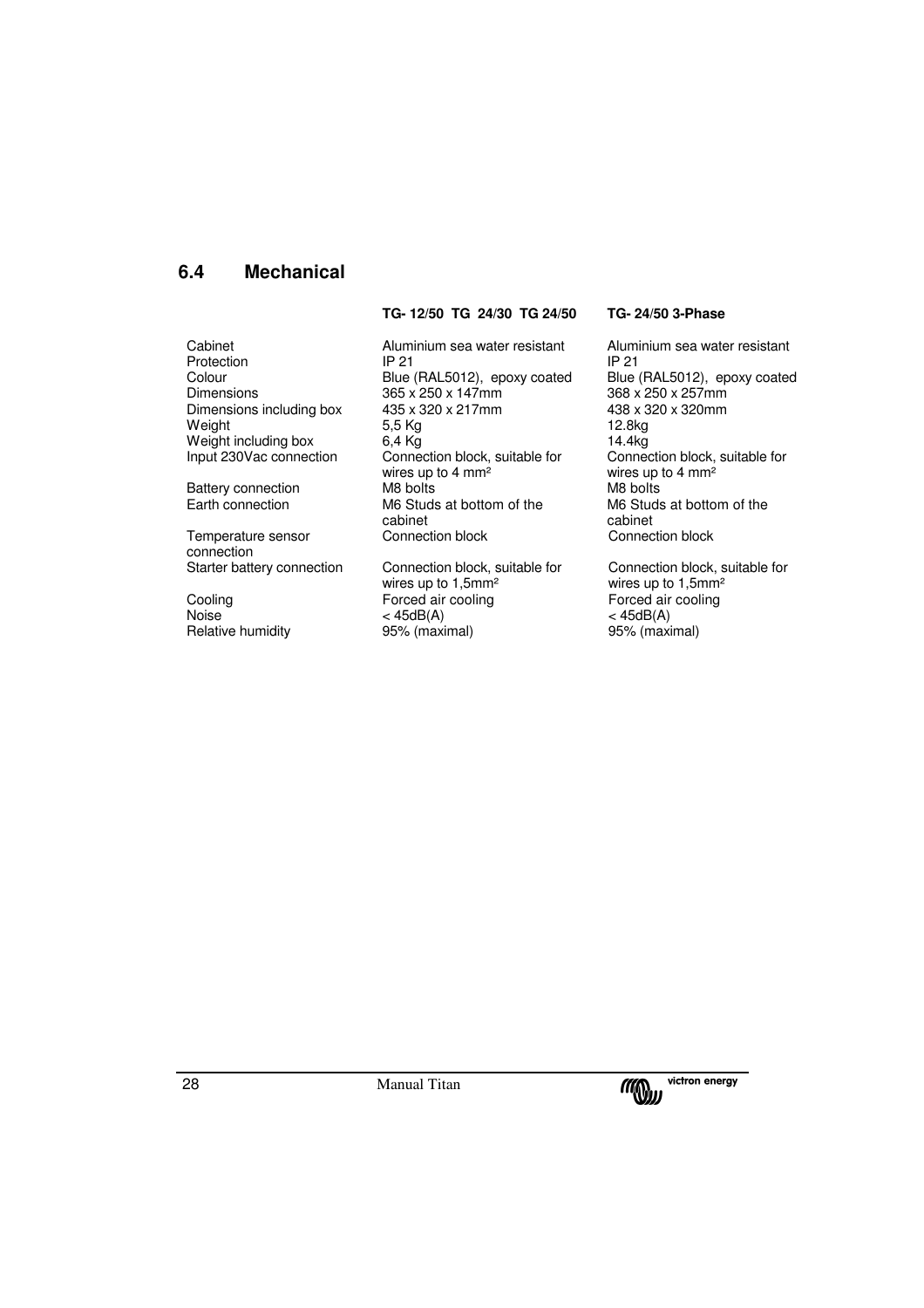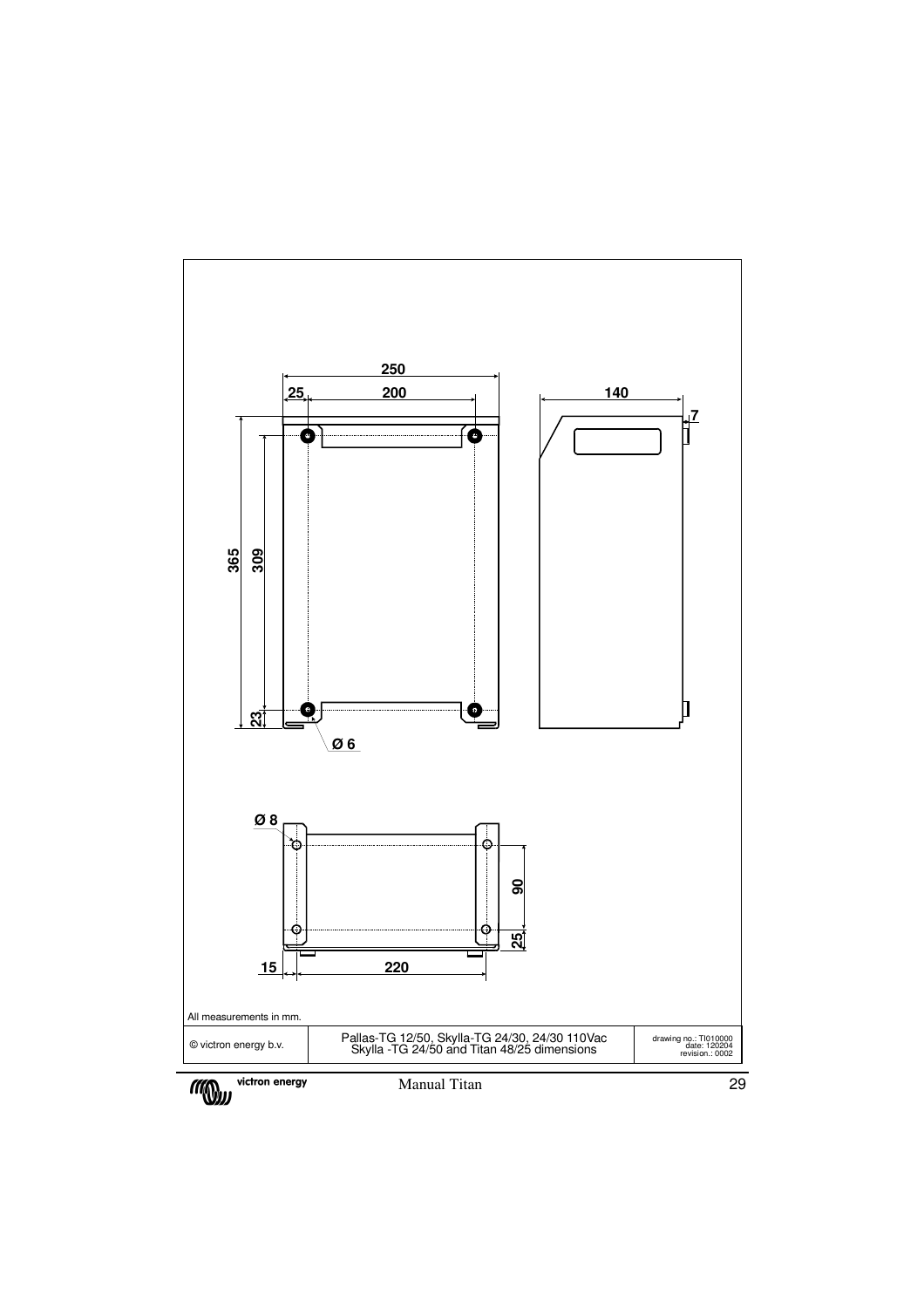